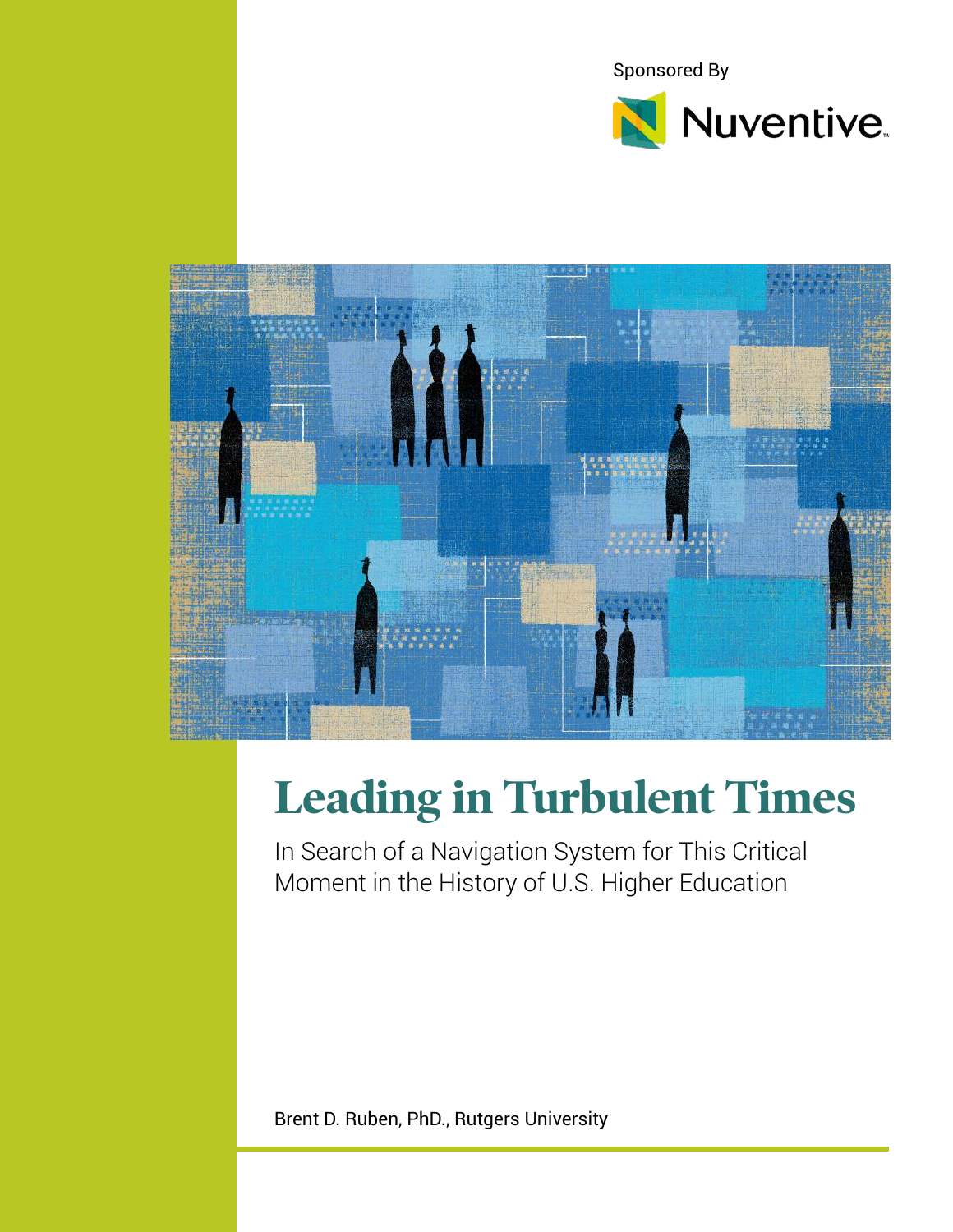## **Executive Summary**

These are challenging times—of that, there is no doubt. The COVID-19 pandemic is having an unprecedented impact on virtually all facets of our lives. We are also confronted with painful reminders that racial and economic cleavages pose their own persistent and daunting challenges for the United States and many other countries throughout the world. Moreover, each of these pervasive problems intersects and amplifies one another in numerous ways.

This paper focuses specifically on the fundamental challenges facing higher education as a consequence of COVID-19. For some institutions, the pandemic's challenges are existential, and nearly all colleges and universities—even a number of the largest, oldest, and most prestigious—face significant financial shortfalls as they struggle to determine how best to fulfill their traditional roles and responsibilities. Given these converging challenges, efforts to regain their footing will require many institutions to engage in a fundamental reexamination of directions and operations, and to search for concepts and tools that will be helpful to leaders as they endeavor to confront these difficulties.

### **To say that this complex array of interwoven problems poses formidable challenges for leaders is an understatement. That said, this difficult moment in time also offers opportunities for meaningful change.**

This paper aims to contribute to this effort by presenting a framework for organizational review, strategy formulation, and change planning during a time of turbulence and disruption, such as we now confront. The paper focuses on the role information, communication, and technology can play as a part of a larger framework of strategy development and organizational renewal. A catalogue of actionable questions to guide in this work is also presented.

As future-oriented options are contemplated within colleges and universities and their constituent divisions, schools, and departments, questions will arise that are likely to suggest a need for new directions, new alliances, and new support systems. Will the core missions or aspirations of an institution need to be revised? Will programs that have served residential, student life, transportation, athletics, and other on-campus functions need to be ramped up, reinvented, expanded, downsized, or eliminated to accommodate new realities? How will vital connections among students, faculty, and staff be maintained in the face of greatly diminished opportunities for on-campus interaction? How will leaders guide the community through a process of systematic review and renewal while maintaining core values and a sense of community, and what information, communication processes, and technological support will be needed to facilitate these tasks in a systematic yet expeditious manner?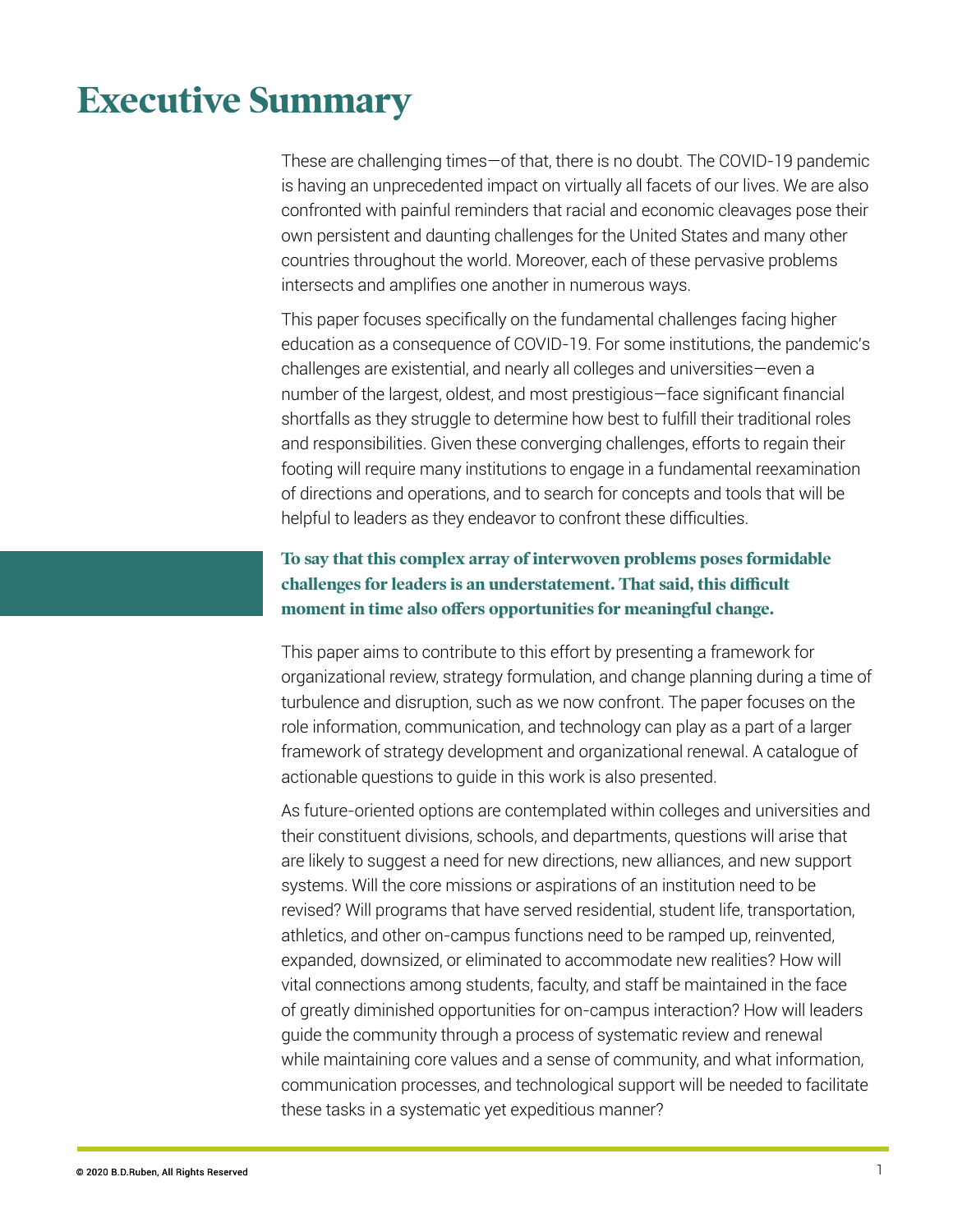To do this important work well, it will be necessary to find a high ground from which to survey the landscape of our institutions, to assess current realities and prospects, to look toward the horizon and contemplate alternative paths, and perhaps even to contemplate new destinations. In this process, leaders will need an effective planning framework, useful information, sound plans, and facilitative technology, which collectively will serve as elements of a navigation system to guide travel into what may be largely uncharted and unstable terrain.

During "normal times," The Excellence in Higher Education (EHE) framework (Ruben, 2016a—an adaptation of the Malcolm Baldrige model (Baldrige Foundation, 2020)—has proven to be a useful guide for colleges and universities and their constituent units in their efforts to review, plan, and improve. This paper describes an adaptation of the basic EHE framework—termed EHE-R (Excellence in Higher Education-Renewal)—that extends the core principles of the Baldrige/ EHE framework to guide institutions in the face of crises such as those we now face.

EHE-R collects and catalogues critical questions related to a review of strategic direction and planning, potential changes in programs and services, adjustments in faculty and staff responsibilities in the face of shifting needs and priorities, approaches to information and measurement, and considerations for leaders at all levels in guiding and supporting the community through the process of review and reinvention.

Key questions are organized into seven categories: (1) Leadership, (2) Purposes and Plans, (3) Beneficiary and Constituency Relationships, (4) Programs and Services, (5) Faculty/Staff and Workplace Issues, (6) Metrics, Assessment, and Analysis, and (7) Outcomes and Achievements. In addition to discussing each of these topics, the EHE-R framework presented here also describes processes for using the model at the institutional level and within academic and professional schools or departments, as well as administrative, student life, facilities, IT, human resources, athletics, and other functional areas (Ruben, 2016a; Ruben, 2020).

Strategy for navigation during challenging times requires accessible and actionable information, effective technological support systems, and a laser-focus on communication. The value of information, communication, and technology is widely recognized, and crisis situations underscore how each intersects in fundamental ways with organizational analysis, strategy formulation, and implementation related to each of the EHE categories.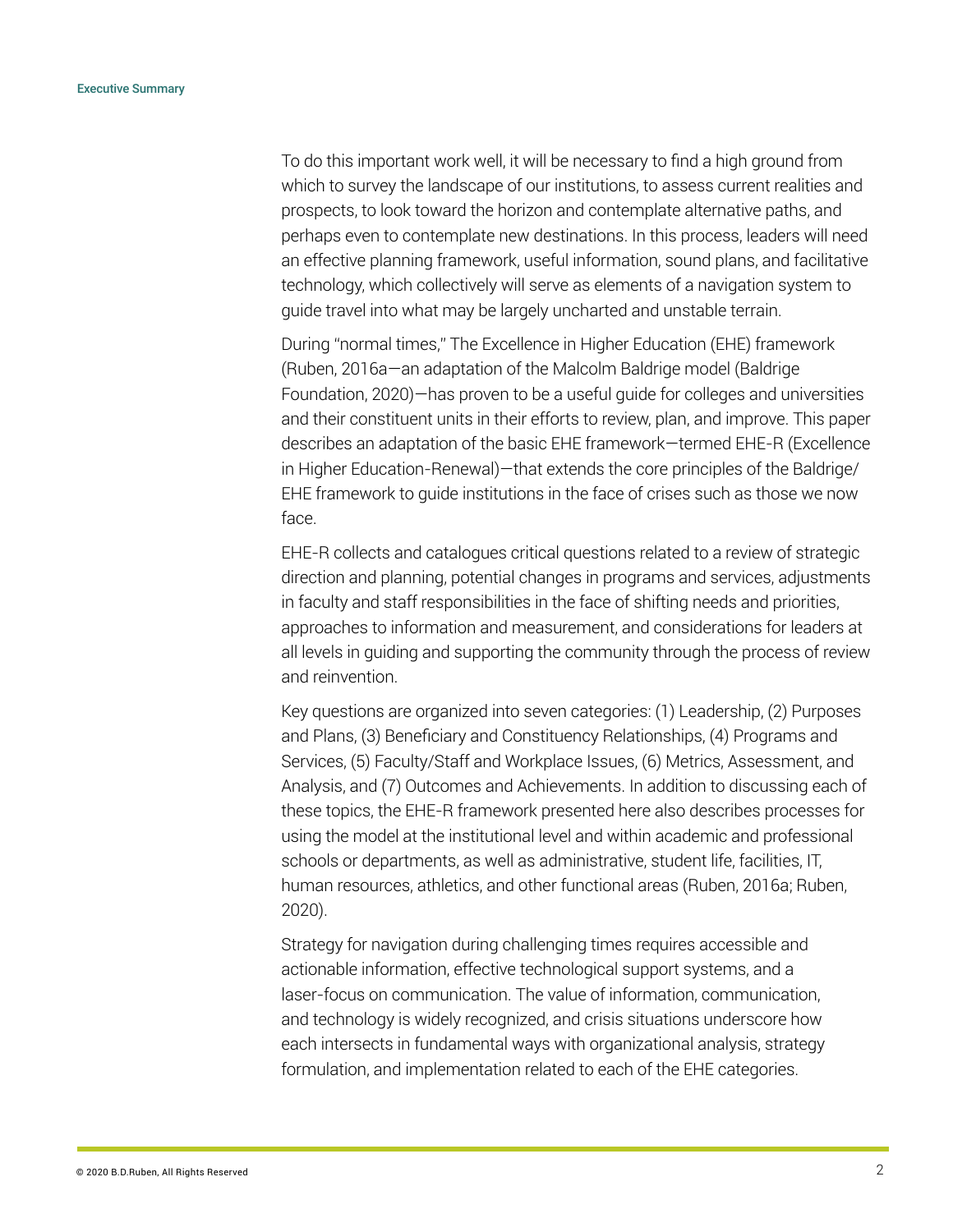Key principles of the EHE-R framework to be discussed in detail in the following pages can be summarized as follows:

- **Leadership.** Communicating core values and a forward-looking vision that underscores the importance of reviewing, revisiting, reconfirming, or revising purposes, aspirations, and priorities.
- **Purposes and plans.** Creating a time-sensitive process for systematically considering directions, aspirations, plans, strategies, goals, action steps, and measuring progress and outcomes with attention to community engagement.
- **Beneficiary and constituency relationships.** Listening to, understanding, and responding to the immediate and forward-looking needs of students, prospective students, and other key constituencies and collaborators to sustain and ideally strengthen connections and relationships going forward.
- **Programs and services.** Engaging in a review of mission-critical and support programs and services in relation to defined criteria to identify action plans for each.
- **Faculty/staff and workplace.** Recognizing and supporting faculty, staff, and community support needs with a goal of strengthening relationships while reviewing roles and responsibilities and determining needed actions.
- **Assessment and information use.** Assessing, communicating, and using progress, process, and outcomes information relative to initiated changes for refining directions and future planning.
- **Outcomes and achievements.** Documenting, promoting, and sharing information on progress, achievements, and peer comparisons for use in dayto-day decision-making, planning, and future strategy formulation and process improvement.

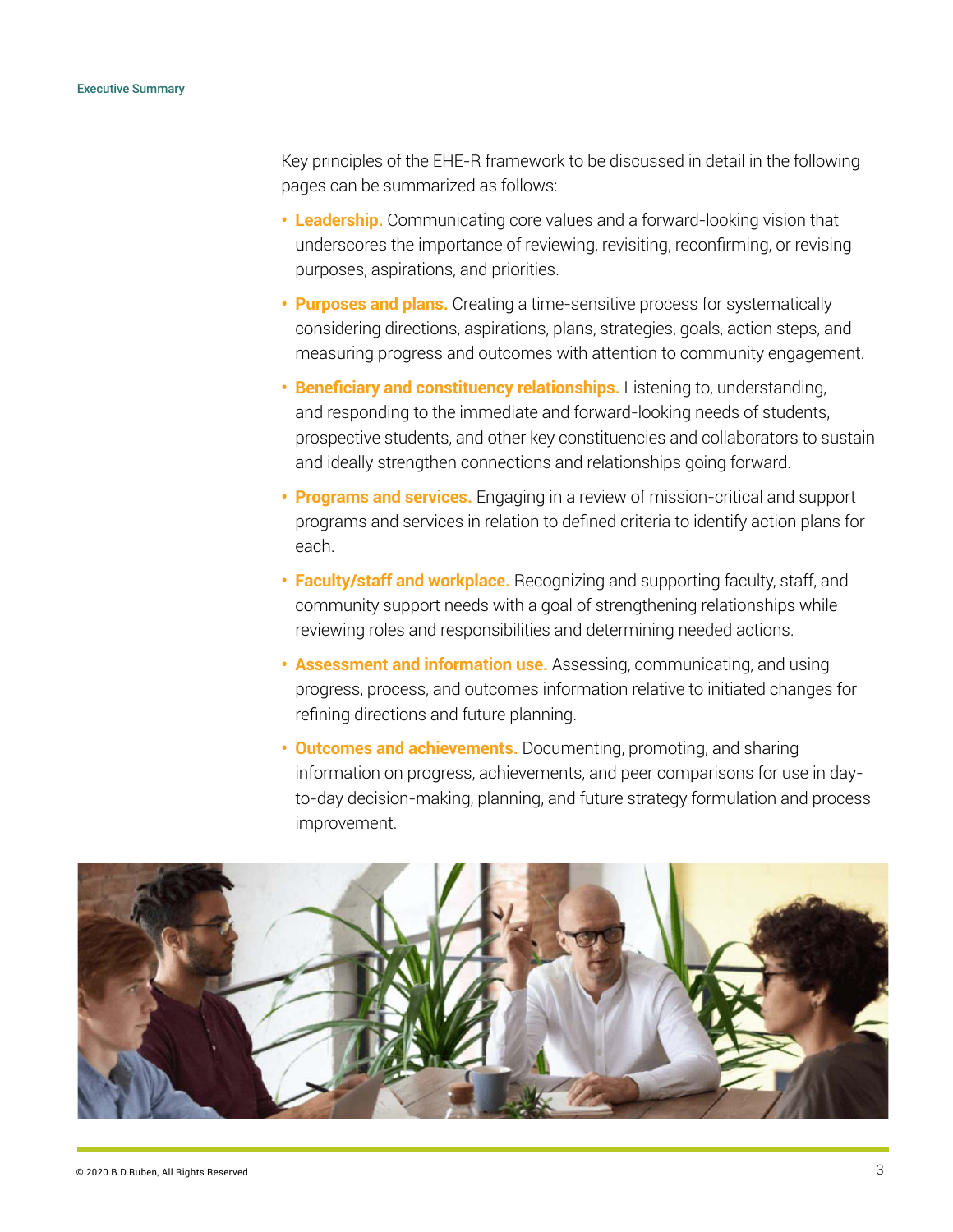## **Leading In Turbulent Times:**

In Search of a Navigation System for This Critical Moment in the History of U.S. Higher Education

> These are challenging times—of that, there is no doubt. The COVID-19 pandemic is having an unprecedented impact on virtually all facets of our lives. During this same period, we are confronted with painful reminders that racial and economic cleavages pose their own persistent and daunting challenges for the United States and many other countries throughout the world. And these pervasive influences intersect and amplify one another in many ways.

> This paper focuses specifically on higher education and the disruptive impact of challenges brought about by the COVID-19 pandemic, strategies available to institutions to regain their footing through a reexamination of directions and operations, and concepts and tools that may be useful in this process. Current realities are such that many institutions are confronted with existential challenges, and some face the possibility of extinction. Even the oldest, strongest, and largest institutions are struggling to rethink how to execute their missions with fewer resources than they have had at their disposal in the past (Cotter, 2020).

> To say that this complex array of interwoven problems poses formidable challenges for leaders is an understatement. That said, this difficult moment in time may also offer significant opportunities for constructive transformational change. For this outcome to be realized, a systematic approach to organizational review, strategy formulation, and change planning are required. This article aims to address this need by providing a catalogue of actionable questions to guide constructive efforts to respond to the disruptive influences we confront.

> As forward-looking strategies are contemplated within colleges and universities and their constituent divisions, schools, and departments, questions will arise that may suggest a need for new directions, new alliances, and new support systems. Will the mission or aspirations of an institution need to be reshaped? Will programs that serve residential, student life, transportation, athletics, and other on-campus functions need to be ramped up, reinvented, expanded, or downsized to accommodate new realities? What kinds of technical support systems will be needed to address these decisions in a systematic yet expeditious manner? How will vital connections among students, faculty, and staff be maintained in the face of greatly diminished opportunities for on-campus interaction? Perhaps most importantly, how will leaders guide the community through a process of a systematic review, reflection, and reinvention while maintaining core values and a sense of community?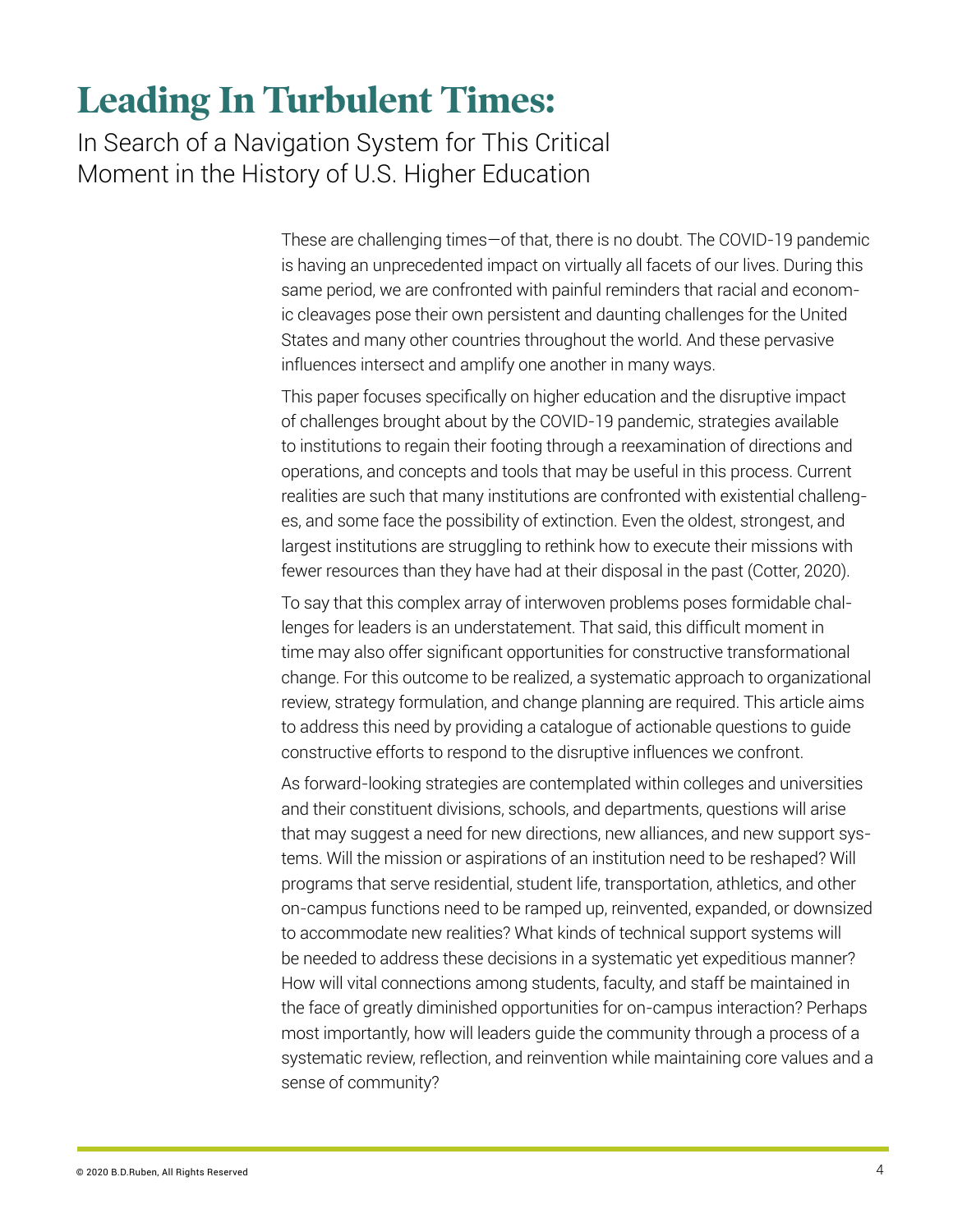### **Wanted: A Navigation System to Guide Renewal Efforts**

Emergency situations have their benefits. They remind us of many strengths within the organization that are easily taken for granted during more normal times. They also call attention to neglected needs and vulnerabilities that could have been more easily addressed in better times. Crises push us out of our personal and institutional comfort zones, and in so doing, create the conditions for the emergence of out-of-the-box solutions to new and preexisting problems. As colleges and universities emerge from the period of an initial response to the pandemic and move into a longer-term planning and strategy formulation phase, reinvention and renewal represent genuine opportunities if leaders can find ways to identify and respond effectively to the situations that confront their institutions and constituent units.

Comments about the need to move toward a "new normal" are common; however, this mantra is generally voiced at a level of abstraction and with an ambiguity that puts a rather abrupt end to what began as a promising conversation. To move beyond inspirational rhetoric, discussions about purpose, value, and resources are needed. There is also a need for frameworks and principles to guide organizational review and reimagination, and these will need to be supported by tools, technologies, and processes to help leaders think systematically and operationalize strategy with intentionality and purpose.

**In addressing these issues, communication, information, and technology will be central—in planning, strategy formulation and implementation, progress tracking, and the evaluation of outcomes relative to plans and goals.** 

While the value of information, communication, and technology is widely recognized, crisis situations underscore how each intersects in fundamental ways with organizational analysis, strategy formulation, and implementation related to each of the EHE categories. Key issues relate to planning, staying connected with members of the workforce and with students and external audiences, supporting teaching, research, and outreach functions, responding to changing needs within administrative and service units, measuring and tracking progress and outcomes in each of these, and supporting leadership decisionmaking. Each of these requires relevant information that is organized, accessible, and easily understood, and processes and mechanisms for communication.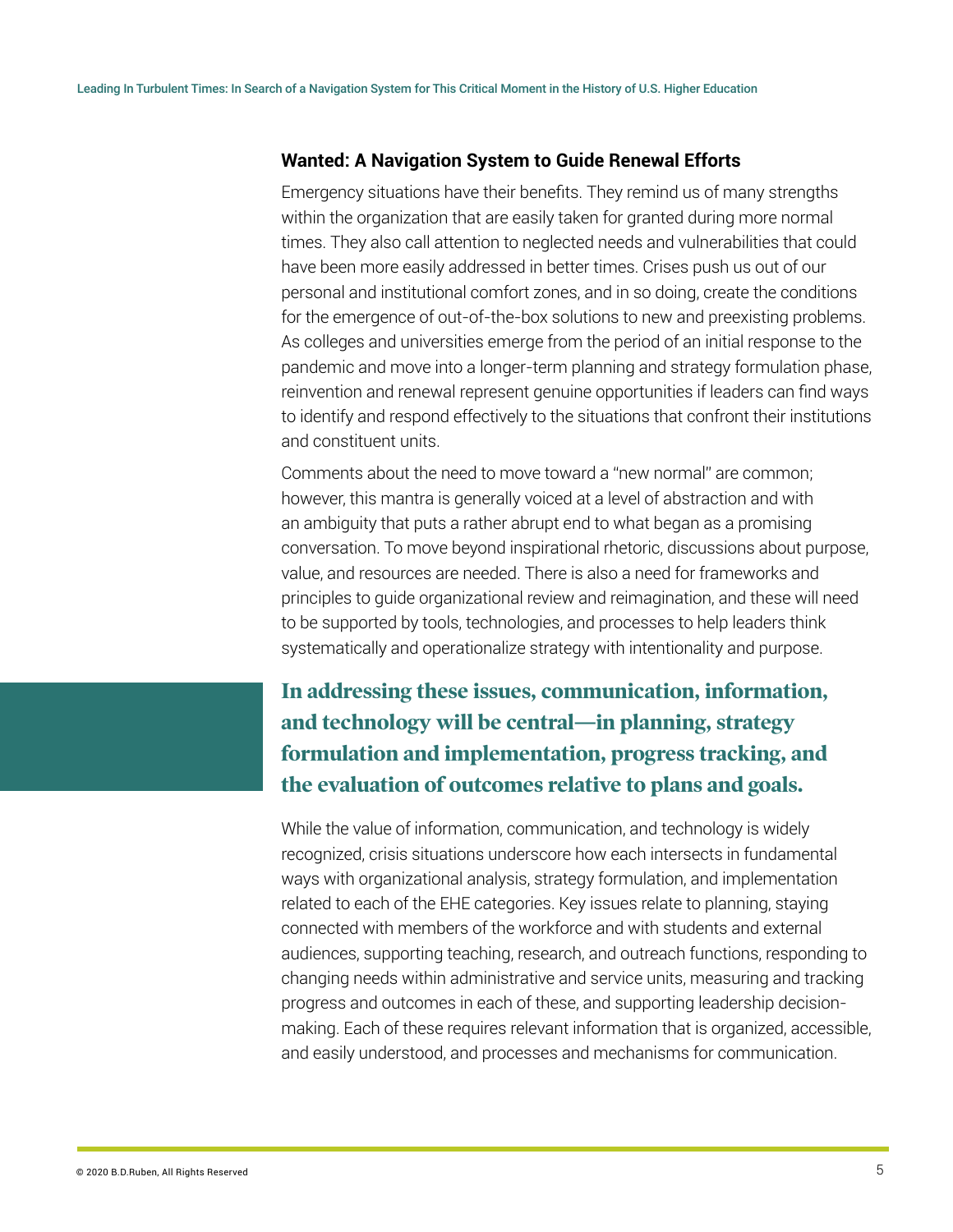To do this forward-looking work, leaders need to find a high ground from which to survey the landscape of their institutions, to look toward the horizon and contemplate possible destinations, and to consider routes they might travel to those envisioned destinations. Simply stated, leaders need a guidance system to help their institutions navigate through what is largely uncharted terrain. The navigation system should be one that encourages leaders to consider fundamental questions, aggregates information needed to provide relevant answers, helps leaders identify possible destinations and distances, allows for entry of selected goals and waypoints, suggests alternative routes, and assists leaders throughout the institution with strategy development and planning. The navigation system should help track and report progress on travels, warn of roadblocks and necessary re-routings from the preset course, identify alternative paths when impediments arise, and provide periodic reminders of the values that define where true north lies. Finally, they need a system that comes with options for both personal and institutional guidance.

Strategic navigation during challenging times requires accessible and actionable information, effective technological support systems, and a laser-focus on communication. Among the questions that can be particularly useful are these:

- What information and support systems will be needed to identify and accurately assess the present circumstance, critical vulnerabilities, the various options and pathways available, the most urgent decisions that must be made, and the interconnection between these decisions?
- What information is needed by individual units and institutions to provide context and direction in contemplating questions related to mission, aspirations, programs, services, and stakeholder relationships—and how these may need to be revised going forward?
- What information is currently and readily available, and how do technological support systems make it easy for leaders to locate, access, customize, understand, and utilize multiple sources of input in context for planning and problem-solving?
- Do available information systems provide useful data for evaluating the status and critical needs in core priority areas, including such areas as safety, revenue generation/expense management, diversity, access, and recruitment—at the institutional and unit level?
- Do systems facilitate coordinated assessments and aligned decision-making within individual units and across the institution?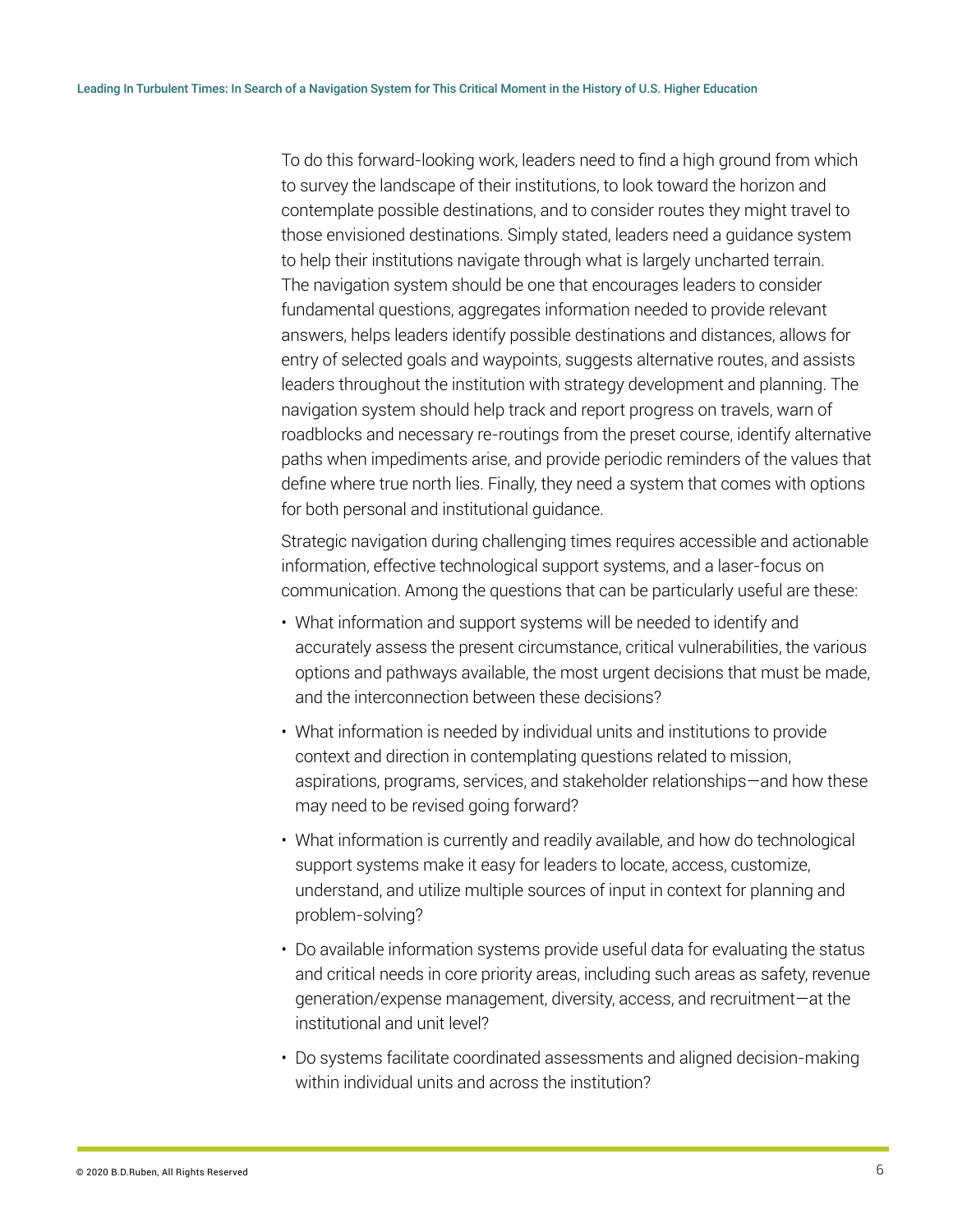- Are communication and information support mechanisms available to keep faculty, staff, and students informed, and facilitate their engagement in relevant phases of planning, strategy development, adjustments to changing situations, and community-building?
- Do information, interaction, and decision-support technologies permit leaders to access, digest, and use information from across the institution and from peers, and to take account of the state, regional, and national patterns and trends in formulating and implementing plans?
- Do available information sources and systems enable consideration of "what if" scenarios, evaluate probable consequences of particular decision paths, and facilitate progress tracking and outcomes assessment, and how will that information be gathered, organized, and disseminated?
- Do information systems facilitate broad dissemination and ease of access, and mechanisms to assure the evaluation and continuous improvement of these mechanisms?

These and other questions to be noted in the discussion of EHE-R Category 6 in the pages ahead are vital in all planning and strategy formulation contexts. They play a particularly critical cross-cutting role for organizational review and renewal in times marked by turbulence and disruption.

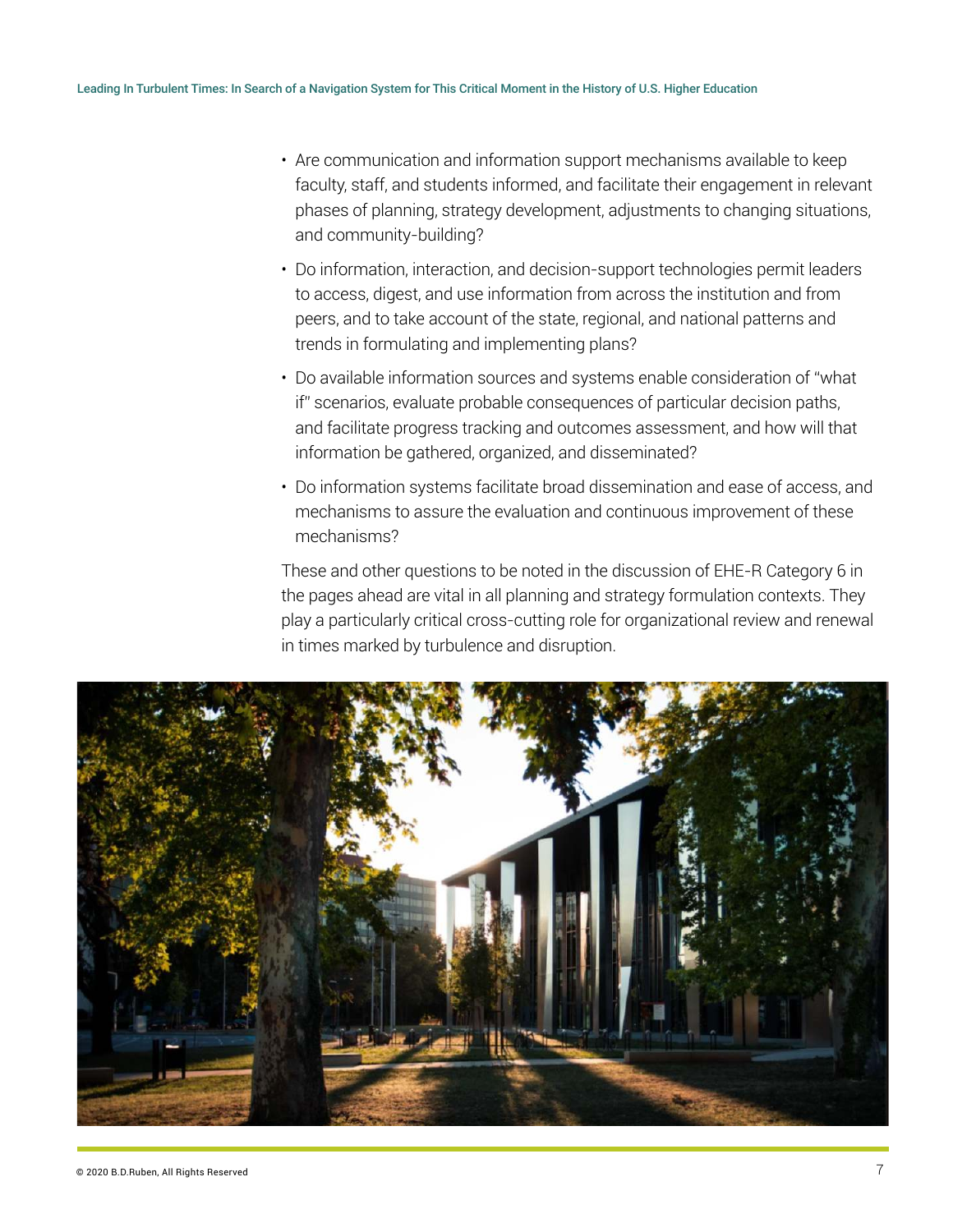## **Excellence in Higher Education (EHE):**

A Foundational Framework for Organizational Review, Planning, and Improvement in Colleges and Universities

### **The Malcolm Baldrige Tradition**

The Malcolm Baldrige framework, and the Excellence in Higher Education model that adapts the Baldrige model for colleges and universities, can provide the foundation for the organizational navigation system that is needed at this time.

Developed by the Department of Standards and Technology in 1987, and named after Secretary of Commerce Malcolm Baldrige, the Baldrige Performance Excellence framework was created to respond to international challenges to organizational performance within U.S. business and industry (DeCarlo & Sterett, 1989; Baldrige Performance Excellence Program, 2020; Baldrige Foundation, 2020; Ruben, 1995).

The Baldrige framework blends scholarly concepts of organizational theory and behavior, principles from the professional literature, and insights derived from successful organizational and leadership practice. The program was created to achieve several broad goals: (a) identifying the essential components of organizational excellence; (b) recognizing organizations that demonstrate these characteristics; (c) promoting information-sharing by exemplary organizations; and (d) encouraging the adoption of effective organizational principles and practices (Baldrige Performance Excellence Program, 2020).

Of the various approaches that can be beneficial to organizational review, planning, and improvement, arguably, none has been more influential than the Baldrige model (Malcolm Baldrige National Quality Program, 2020). In 2009, web hits/downloads to its site totaled 2.2 million annually (NIST, 2019). During the year 2013, when the program celebrated its 25th anniversary, the number of state and local Baldrige-based award applications reached 15,000 (NIST, 2019). As of 2017, 25,000 individuals had attended Annual Baldrige Quest Conferences. (NIST, 2019), and the year 2019 marked the selection of the 121st organization to be recognized as an exemplary organization by the Baldrige program (NIST, 2020a).

Many case studies, professional endorsements, and testimonials speak in specific ways to the benefits of the Baldrige model in advancing effectiveness (Foundation of the American College of Healthcare Executives, 2015; Goonan, 2015; Leist, Gilman, Cullen, & Sklar, 2004; NACUBO, 2011; Sorensen, Furst-Bowe, & Moen, 2005; Weeks, Hamby, Stein, & Batalden, 2000). Organizations rated highly when assessed against Baldrige categories have been shown to outperform other organizations financially and also report improved work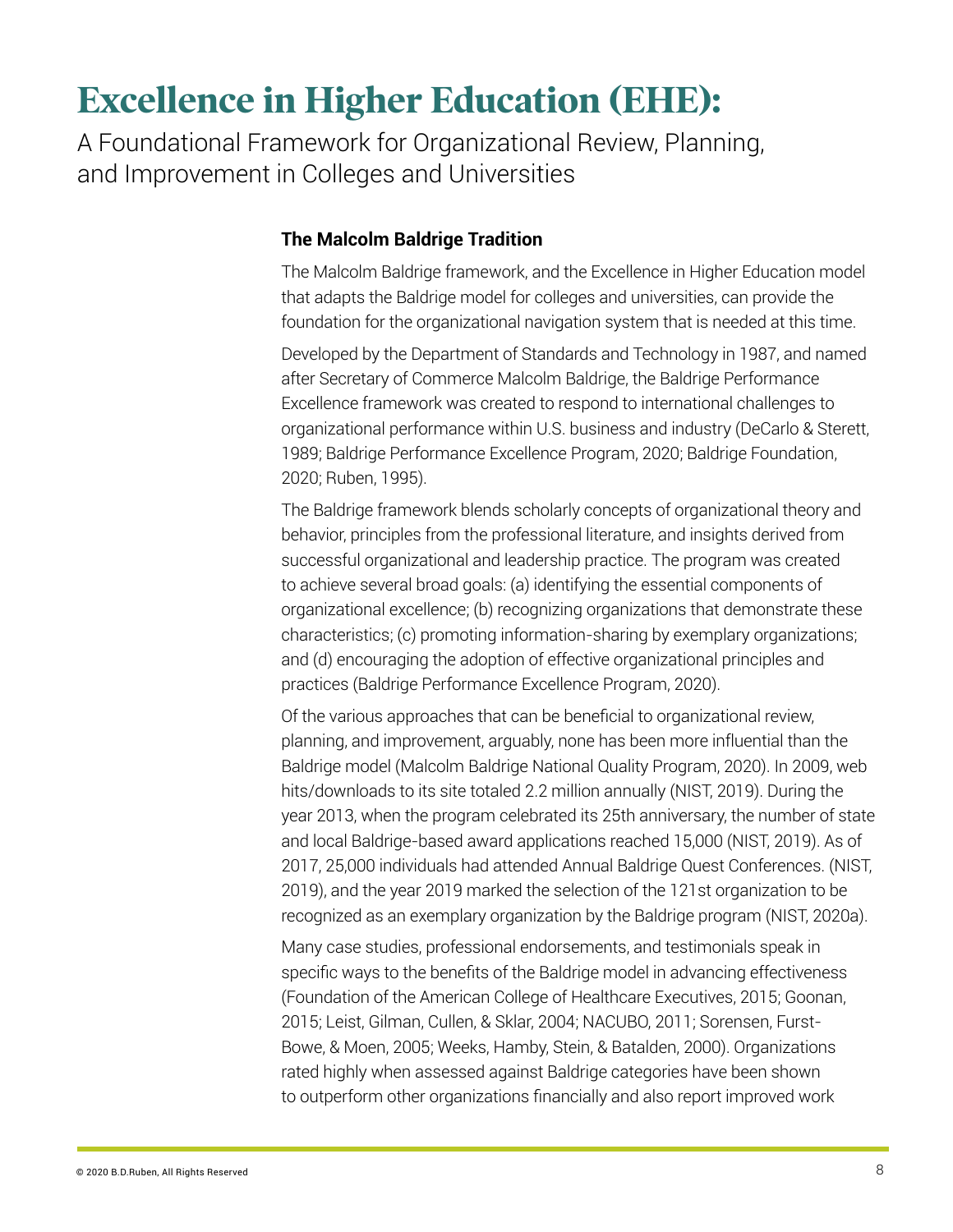processes and operational performance, improved quality in mission-critical areas, increased employee engagement, reduced turnover, heightened job satisfaction, reduced costs, greater reliability, improved customer and patient satisfaction, fewer complaints, increased customer retention rates, greater market share, a greater understanding of linkages among components of organizations, and improvements in other sector-specific indicators (Abdulla et al., 2006; Badri et al., 2006; Evans & Jack, 2018; Flynn & Saladin, 2001; NIST, 2016; Peng & Prybutok, 2015; Ruben, Russ, Smulowitz, & Connaughton, 2007; Schulingkamp & Lathan, 2015; Shook & Chenoweth, 2012; Sternick, 2011).

#### **The Excellence in Higher Education (EHE) Framework**

The Baldrige framework inspired the EHE model (Ruben, 2016a), which was developed in 1994 to provide a higher education adaptation of Baldrige tailored to the context, culture, and vocabulary that is familiar within colleges and universities.<sup>1</sup>

The Baldrige program was initially developed for use in business and industry and was adapted to health care and education in 1999 (NIST, 2019). The education framework, which focused on teaching-and-learning processes, support, and outcomes, was especially well-suited to K-12 schools (Ruben, 2020; Schmoker & Wilson, 1993). For multi-mission higher education institutions, where research, community service, and outreach functions as well as teaching-and-learning, are essential, the scope of the "education Baldrige" was somewhat limited (Neel & Snyder 1991; Papanthymou & Darra 2017; Ruben 1995, 2007, 2018; Walpole & Noeth 2002; Ruben, 2004, 2018, 2021). Within many institutions, there was a need for a model that would guide assessment, planning, and improvement across multiple functions and multiple divisions, including academic, administrative, service, student affairs, finance, IT, HR, or athletics, as well as the institution as a whole. EHE was created to support this full array of applications, and to do so in a way that used terminology that was customary within higher education and would align with accreditation standards and approaches (Ruben, 2004, 2007, 2016a).

EHE is built on a foundation that recognizes the desirability of the Baldrige-based organizational concepts and principles within higher education institutions:

- **Effective leadership** that provides guidance and ensures a clear and shared sense of the institutional—or school, unit or program—mission and future vision, a commitment to continuous review and improvement of leadership practice, and social and environmental consciousness.
- An inclusive **planning process** and coherent plans that translate the institution's mission, vision, and values into clear, aggressive, measurable, and

<sup>1</sup>The first version of this model was called Tradition of Excellence and was published in 1994 (Ruben, 1994). Revised and updated versions were published under the current name, Excellence in Higher Education, in 1994, 1997, 2000, 2001, 2003, 2005, and 2009/2010.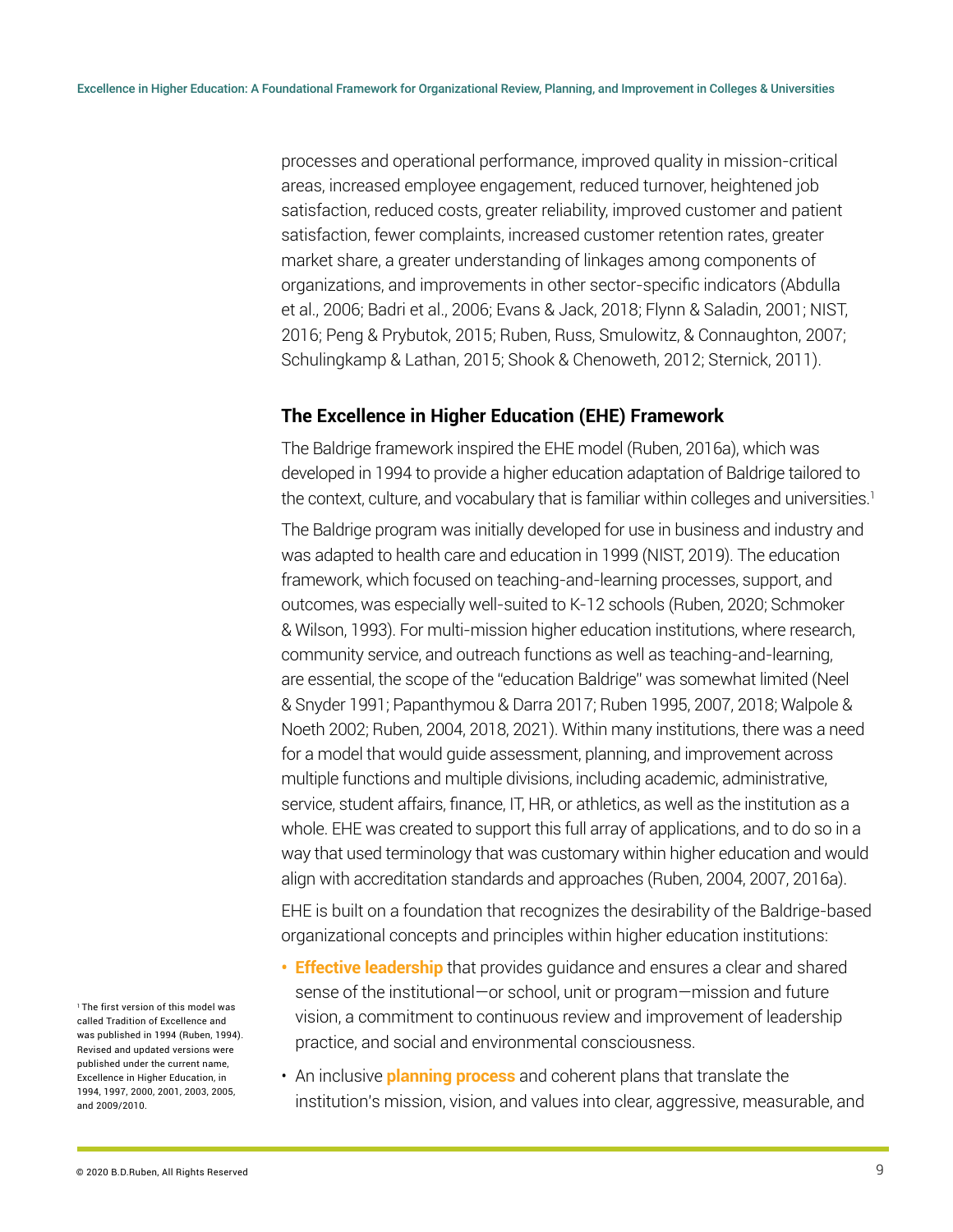shared goals that are understood and effectively implemented.

- **Knowledge of the needs, expectations, and satisfaction/dissatisfaction levels of the groups served by the institution, school, unit, or program**; operating practices that are responsive to these needs and expectations; assessment processes in place to remain current with and anticipate the changing needs of these groups; and communication processes and mechanisms that promote interactions and community building.
- **Focus on mission-critical and support programs and services** and associated work processes to ensure effectiveness, efficiency, appropriate standardization, documentation, and regular evaluation and improvement with the needs and expectations of beneficiaries and stakeholders in mind.
- **A workplace culture** that encourages, recognizes, and rewards excellence, faculty and staff satisfaction, engagement, professional development, commitment, and pride; and provides strategies for synchronizing individual, program, unit, and institutional goals.
- Development and use of **indicators of organizational performance** that capture the organization's mission, vision, values, and goals and provide data-based comparisons with peer and leading colleges and universities, and relevant units within those institutions; widely sharing and assuring the use of this and other information within the organization to enhance analysis, interaction, and decision-making, and to focus and motivate improvement and innovation.
- **Documented, sustained positive outcomes** relative to the mission, vision, values, and goals, the perspectives of groups served, and faculty and staff, all considered in light of comparisons with the accomplishments of peers, competitors, and leaders (Ruben, 2016a, Ruben 2021).



Like the Baldrige model, EHE includes seven categories considered to be necessary components of excellence in any college or university at various levels—a program, department, center, school, college, or university (Ruben, 2016a, 2016b). See Figure 1.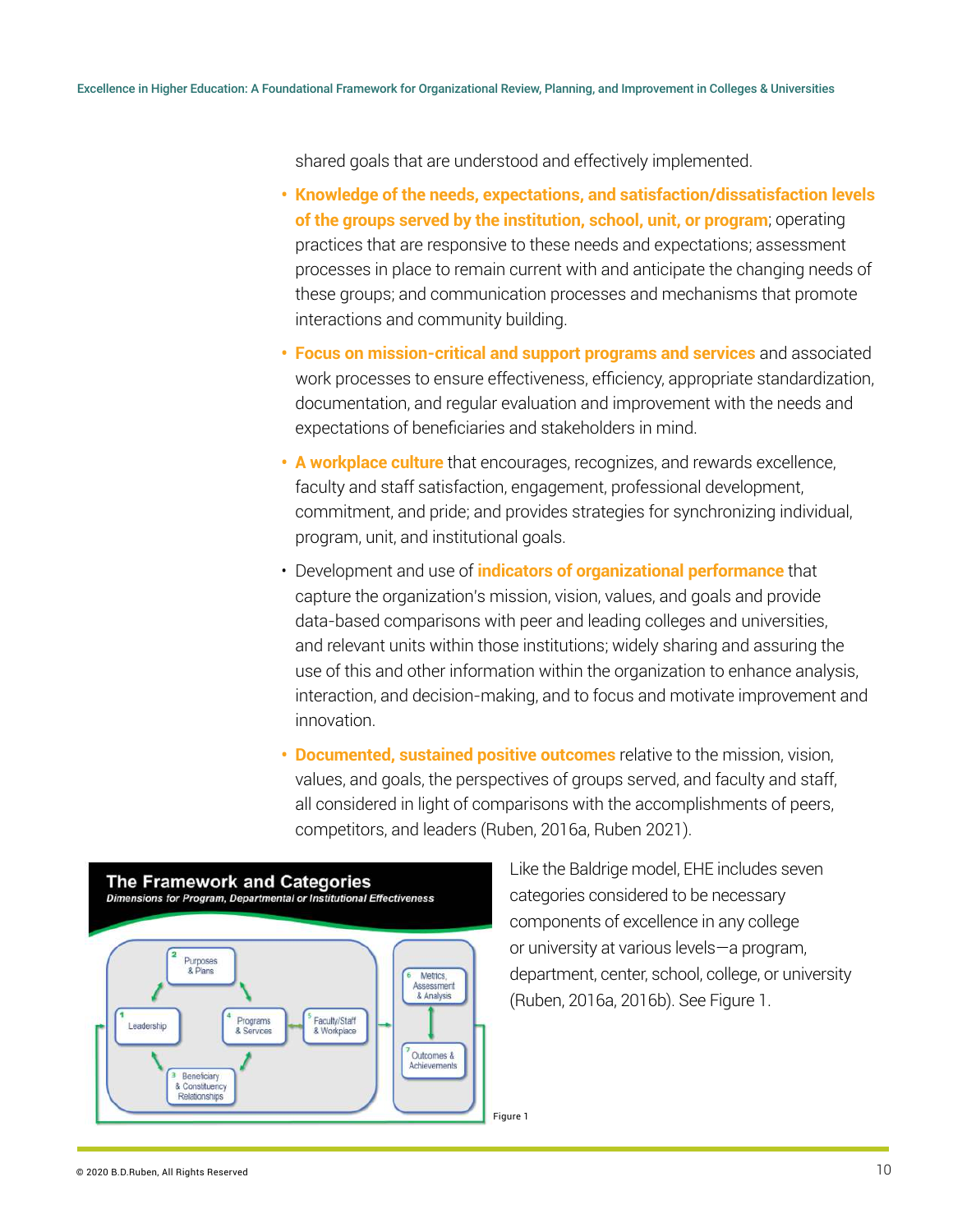#### **EHE: The Framework and Categories**

Since its release, EHE has been adopted and applied in numerous ways in many colleges and universities of varying types and sizes. The value of this work has been recognized nationally by the Baldrige Foundation (Baldrige Foundation, 2018) and the Network for Change and Continuous Improvement (National Consortium for Change and Innovation in Higher Education, 2012).1 The EHE framework has l been updated and revised regularly since it was first developed. The most recent edition—the eighth—was published in 2016 (Ruben, 2016a, 2016b, 2020).

#### **EHE-Renewal (EHE-R): Extending EHE as a Guide for Turbulent Times**

Like the Baldrige, EHE was developed initially to guide assessment, planning, and continuous improvement in "normal" times. The EHE-Renewal framework (EHE-R), developed and published in 2020, and updated here, extends the basic EHE framework for use with a review, planning, and strategy formulation in crises where the needs may range from incremental and continuous improvement to extensive and transformative restructuring and reinvention (Ruben, 2020)<sup>2</sup>. The version presented here updates the original framework (Ruben, 2020). While all seven categories and concepts associated with Baldrige-oriented and EHE thinking have relevance at any point in time, additional questions and topics become particularly important for renewal and reimagination efforts. A focus on issues related to repair and resilience are natural and important immediate steps. However, in these circumstances, it is also vital to review fundamental assumptions about the nature of an organization, its mission, aspirations, and the programs and services customarily provided for internal and external stakeholders. For any unit within a college or university, a review may lead to a validation and reaffirmation of traditional directions, or it may lead to the conclusion that fundamental changes are appropriate and perhaps necessary.

### **Decisions regarding the desired extent of change—ranging from incremental to transformative—can be contemplated on all levels of a college or university, and within any or all functional units within the institution.**

This process may help to identify opportunities for innovation, areas where support should be enhanced and amplified, and others where perhaps downsizing, restructuring, or discontinuation are appropriate. The EHE-R framework is designed to provide a helpful guide for this kind of review, systematic analysis, strategy formulation, and decision support.

What follows is an overview of the EHE/EHE-R categories and their relevance for community conversations, planning, and decision-making about the way forward.

1 Brent Ruben received the Baldrige Foundation, Inaugural National Leadership Excellence Award–Education Sector in 2018, and EHE received the Network for Change and Continuous Innovation in Higher Education (NCCI) formerly, National Consortium for Continuous Improvement in Higher Education—Leveraging Excellence Award in 2012.

2 The author gratefully acknowledges Joe Barone, Richard De Lisi, Phil Furmanski, Ralph Gigliotti, Rob Heffernan, Maury Cotter, Susan Lawrence, Laura Lawson, Barbara Lee, Gwen Mahon, Karen Novick, Bishr Omary, Jonathan Potter, Brian Strom, and Al Tallia for their helpful comments and suggestions regarding the EHE-R framework, and Karen Verde and Jann Ruben for their much-appreciated editorial assistance.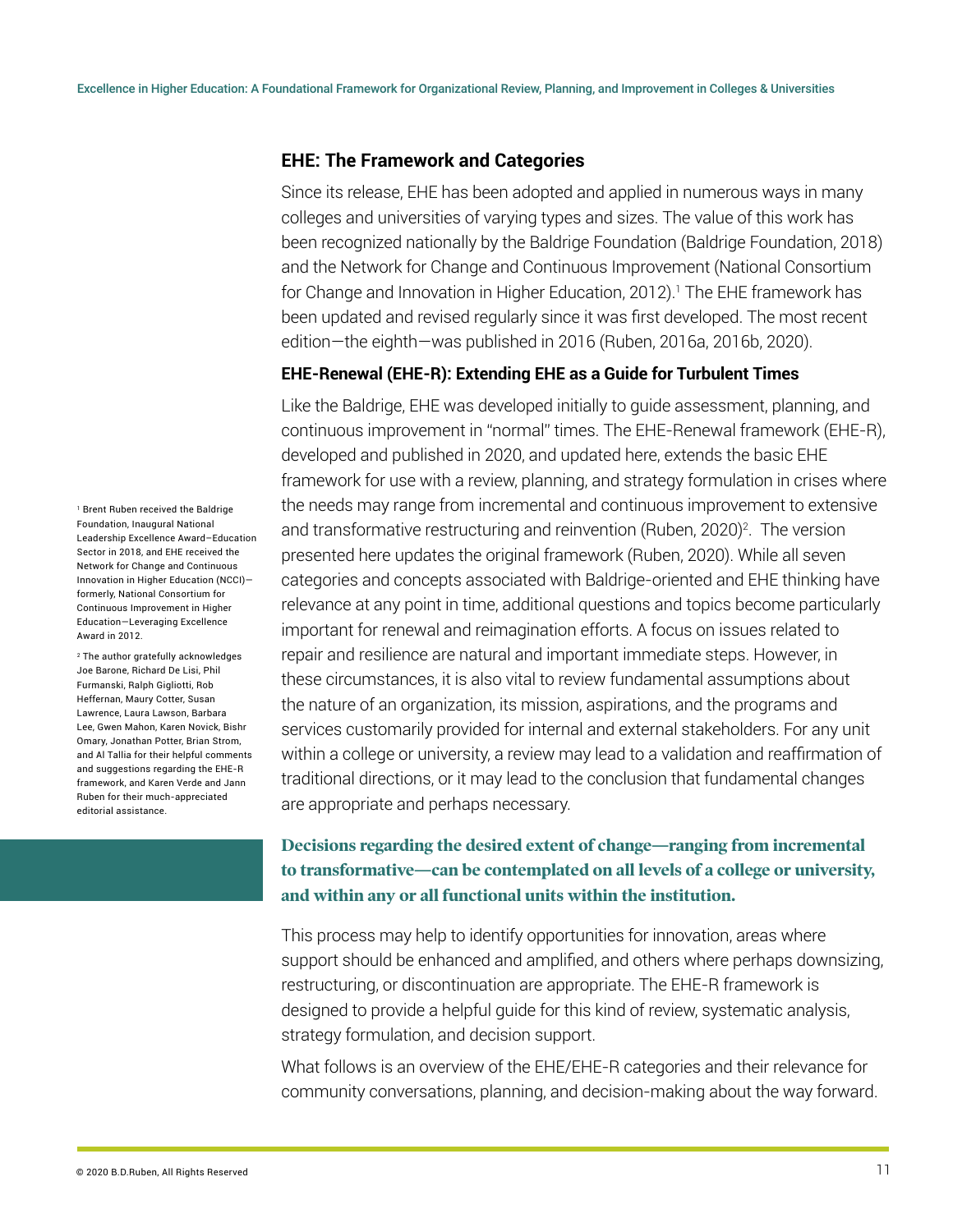#### **Category 1—Leadership**

Category 1 focuses on issues related to the effectiveness of leadership approaches and governance systems in advancing the mission of an institution, department, or program; how leaders establish and communicate aspirations; how leaders set goals, promote innovation; how leadership allocates resources to accomplish the new common goals; how leaders model core values in their behavior; and how leadership and leadership practices and performance are reviewed and evaluated (Ruben, 2016a).

Even in the best of times, leadership issues are numerous and complex. As an institution moves beyond the immediate response and repair stage and into a period of review, reimagination, and renewal, leadership, and governance dynamics continue to be of great importance (Ruben, 2020). Particularly critical are the relationships between leadership practices, information and communication processes and systems that must function effectively to connect and engage administrators, faculty, and staff at all levels. Breakdowns in these processes may well have been somewhat inevitable during the fast-paced decision-making in the immediate response phase. Especially because of this, leadership processes become very important as the organization moves into a period of forward planning. Through systematic communication and information processes, leaders can formulate effective strategies and reset a shared sense of direction, confidence, and optimism about the future. Failure to effectively address these issues in a timely way can have extremely negative and lasting consequences.

#### **Category 2—Plans and Purposes**

This category focuses on the steps and necessary factors to ensure that those steps result in the desired processes and outcomes. Clarifying and building consensus on mission(s), aspirations, goals, and developing and implementing plans are the central themes of Category 2. The category also focuses on the importance of environmental scanning, establishing processes for benchmark comparisons, and the alignment and coordination of plans and action steps throughout the institution, school, and/or unit. Also important in this category is how faculty and staff and other community stakeholders are engaged in defining aspirations and goals, and in creating and implementing plans (Ruben, 2016a).

Adapting these general themes to review and renewal in the wake of a crisis is difficult, but important. The biggest issue here is timing. Each unit/school/ institution needs to determine the right time to engage in the various phases of the planning process for the period ahead, how to prioritize and sequence steps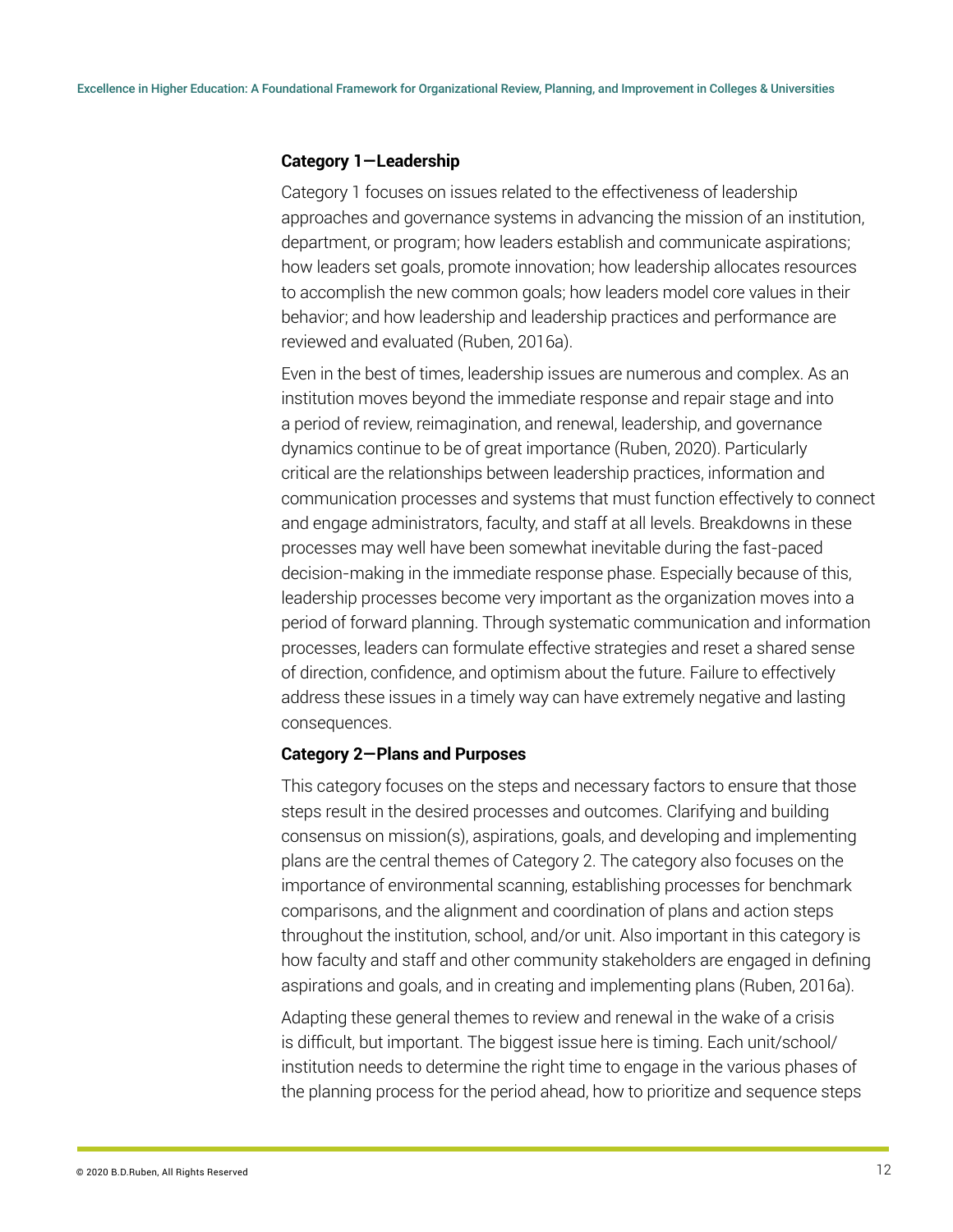in the planning process, and how to balance needs for expeditious decisionmaking with appropriate faculty, staff, and cross-institutional leadership engagement (Ruben, 2020). Because of the context, fundamental issues of direction, priority, and resources must be central in the process. Any number of changes may be necessary and/or desirable, and the approach to planning must assure possibilities for candid, systematic, and information-based analysis. While every dimension of the work of an institution may well come under scrutiny, the considerations of strategy development and decision-making relative to safety/health and student-centered issues will be central. These decisions will be more numerous and problematic in the current moment than for planning activities in more normal times. Complexities related to mission, stakeholder priorities, resource requirements, and the needs for broad engagement and timesensitive and information-based decision-making also arise relative to research, administrative services, facilities, athletics, and other areas.

**The process of implementing plans and decision-making in the face of an ongoing crisis requires technologies that bring together action plans, contextual information to support the plans, scenario-based execution, and feedback loops to navigate the crisis effectively.** 

Leaders, faculty, and staff should be able to see how the plan is progressing at any point and inform problem-solving through available internal and external information sources.

The issue of engagement is particularly critical as it relates to faculty, where the expectation of shared governance remains a core and treasured value at most institutions, even in situations such as a pandemic. Regardless of how one prioritizes the need for quick and decisive action during a crisis, failure to effectively communicate with (not simply to) and to meaningfully engage faculty and others in decision-making risks a lack of support, resistance, and, potentially, efforts to undermine leadership in the moment and over time.

#### **Category 3—Beneficiary and Constituency Relationships**

The focus of Category 3 is on connecting with, understanding, and engaging effectively with stakeholders that benefit from, influence, or are influenced by, the institution, and particular schools or units within the institution (Ruben, 2016a). Among these stakeholder groups that are considered—depending on the institution or unit being considered—are faculty (full-time and contingent), students, staff, patients, parents, alumni, members of relevant disciplinary or professional communities, governmental agencies, and the many public and societal beneficiaries, along with internal institutional service units, and national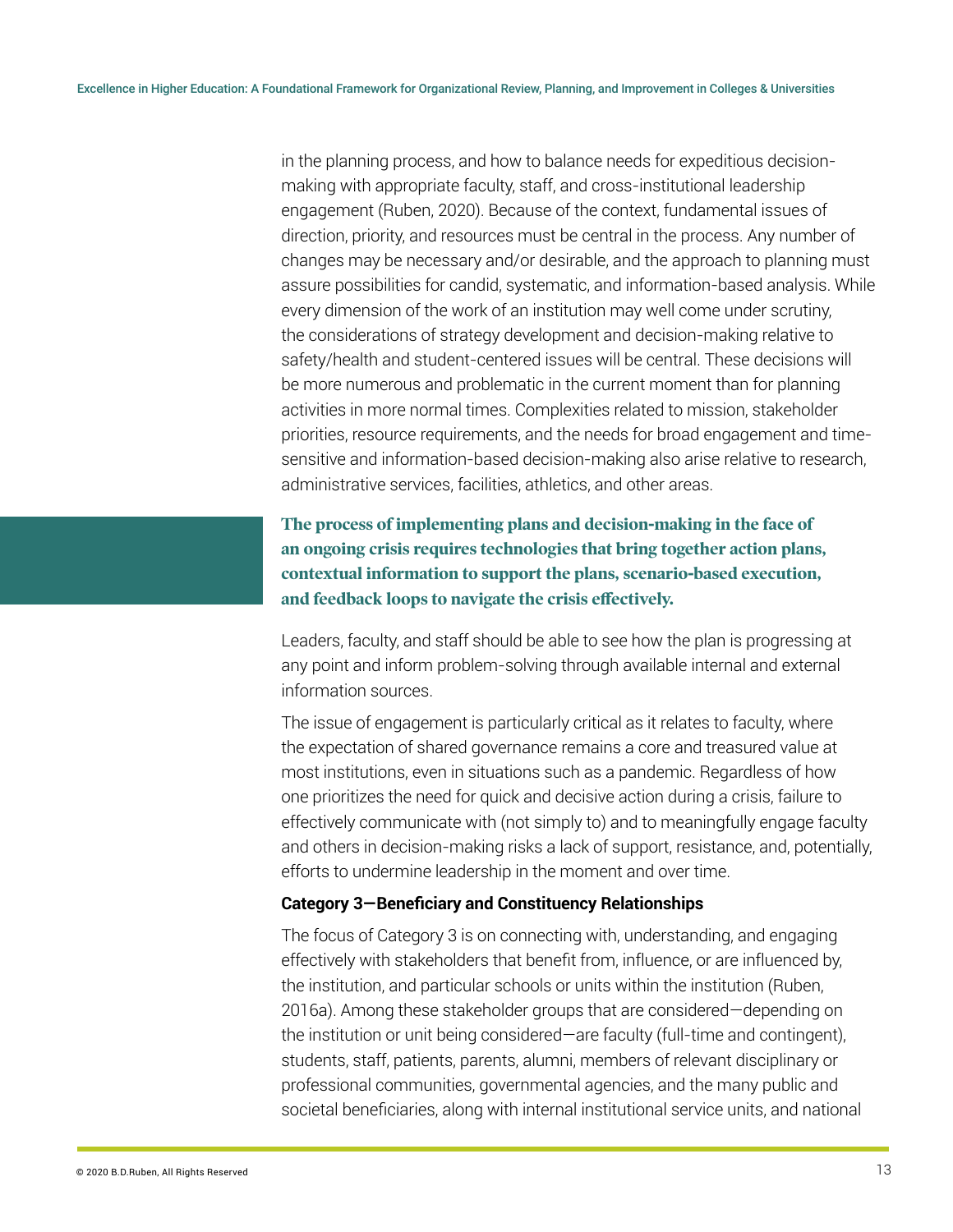and international collaborators or suppliers.

The diverse array of critical stakeholder relationships, all of which have likely been disrupted in multiple ways by a pervasive crisis, makes this a complex and multifaceted area. The issues involved relate to information-sharing, needs assessment, providing support of various kinds, offering reassurance and guidance, and assuring the continuity of critical programs and services, among others. Connections and interaction normally created and maintained through traditional forms of face-to-face communication are likely to be compromised in crisis situations—creating both challenges but also opportunities for the use of virtual communication and other innovative forms of technological support. The ability to demonstrate meaningful and measurable progress against crisis plans will no doubt shore up the confidence of stakeholders. Note that in the Baldrige and EHE frameworks, individuals employed by the institution—as distinct from other stakeholders—are the sole focus of Category 5, and receive particular attention in that category rather than this one.

#### **Category 4—Programs and Services**

Establishing and maintaining mission-critical academic and administrative programs and services are the primary themes of Category 4 (Ruben 2016a). The nature of mission(s), programs, and services vary substantially depending on whether the work of the unit involves academics, administration and support services, student services, research, human resources, facilities, health and safety, athletics, or other functions. Generally speaking, this EHE category focuses on how each organization identifies, documents, evaluates, and regularly improves its mission-critical programs and services, as well as how particular programs and services become candidates for refinement, restructuring, or discontinuation. Also considered are administrative and support services and processes which may not always be visible but are nonetheless vital to the work of the unit or institution. Such areas as faculty, staff, and student recruitment, graduation certification, procurement, assessment, website maintenance, and administrative support are examples.

Higher education is much more accustomed to adding new programs and services or expanding existing activities than it is to downsizing, reimagining, reshaping, or restructuring. In the wake of periods of crisis, each of these options should be seriously considered. The kind of analysis that is most helpful in contemplating various options is one that identifies relevant criteria for decisions relative to changes—for example, mission centrality, effectiveness, efficiency, required resources, and revenue generation and other factors determined as priorities within a unit or by an institution overall—and the evaluation of programs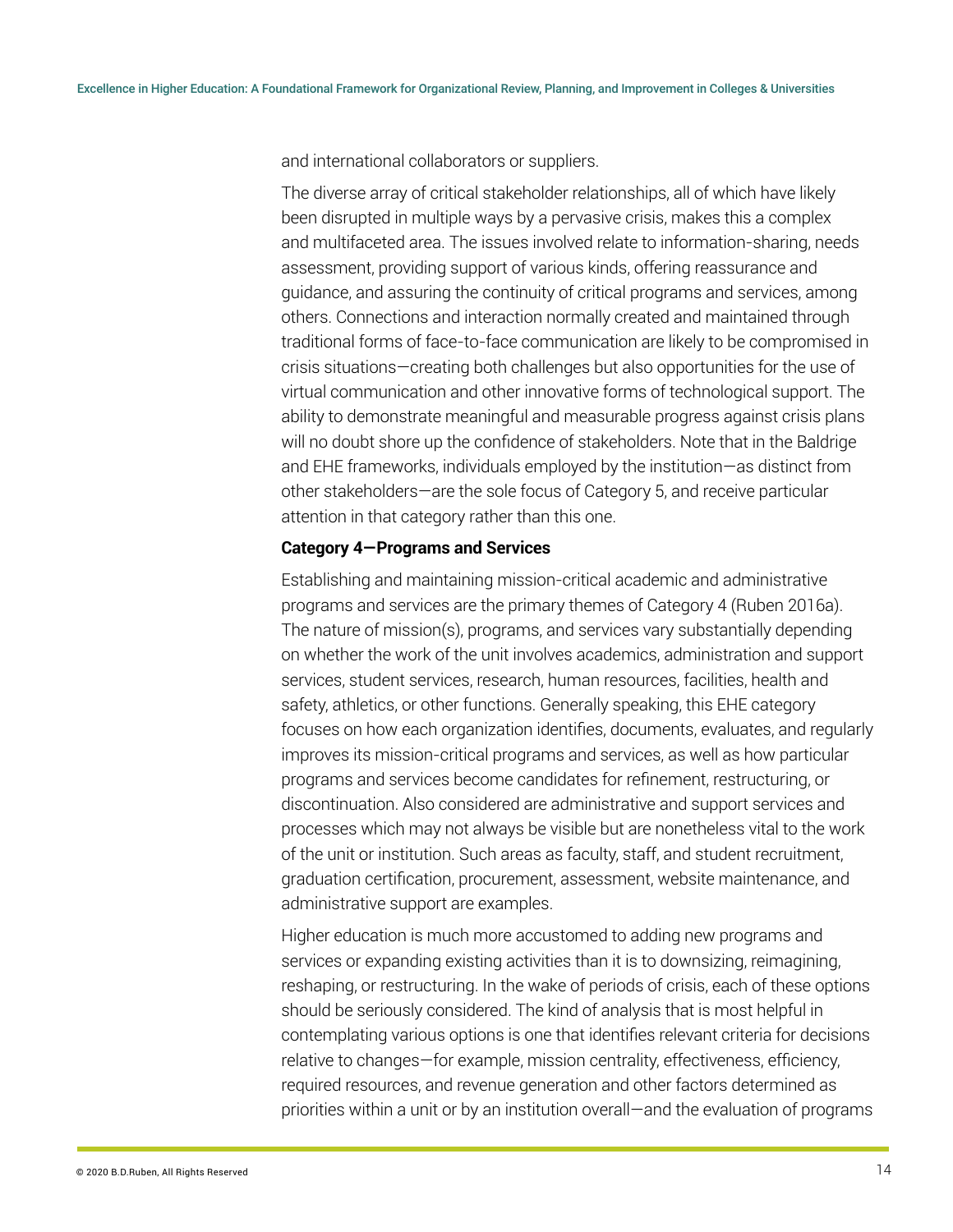or services being reviewed against these criteria (Ruben, 2020). Information that may be useful for considering options may well be stored in a distributed array of systems, which can complicate access and delay decision-making. Strategies to overcome problems of compartmentalization take on added significance during periods when program and service review and renewal are urgent priorities.

#### **Category 5—Faculty/Staff and Workplace**

Faculty and staff, and the nature of the organizational culture, climate, and workplace, are the topics of Category 5 (Ruben, 2016a). The category considers how the program, department, or institution recruits, supports, engages, and retains faculty and staff; creates and maintains a positive workplace culture and climate; promotes professional development and career progression; and recognizes and rewards accomplishments and superior performance.

Maintaining strong connections among faculty and staff becomes a particularly critical need—and also a particularly significant challenge—during and following a crisis. In the COVID-19 context, the usual focus on recruitment, orientation, recognition, and professional development of faculty and staff is likely to require attention to technical, emotional, and financial support, as well as to issues related to possible reassignment, expanded or shifting roles and responsibilities due to changing conditions and illness, training and cross-training, and perhaps even temporary or more permanent furloughs or layoffs. For faculty, issues related to time-to-tenure and promotion can be topics of concern if faculty are drawn away from areas typically most essential to promotion. None of the stresses associated with these topics are comfortable to decision-makers, but addressing them in a forthright and timely manner is in the best interests of everyone. What can be helpful in confronting this situation, in addition to effective faculty and staff communication and support mechanisms, is a systematic approach to thinking through questions of value and purpose, along with institutional, school, or unit priorities, and then implementing personnel changes with sensitivity, transparency, compassion, appropriate transitional support, and effective communication (Ruben, 2020). Also important is to encourage faculty and staff contributions to decision-making when possible.

#### **Category 6—Metrics, Assessment, and Analysis**

Category 6 focuses on the criteria, methods, and metrics by which an institution, school, unit, or program gathers information to assess its effectiveness in fulfilling its aspirations and core mission(s), how assessments of effectiveness are undertaken, and, more generally how information and communication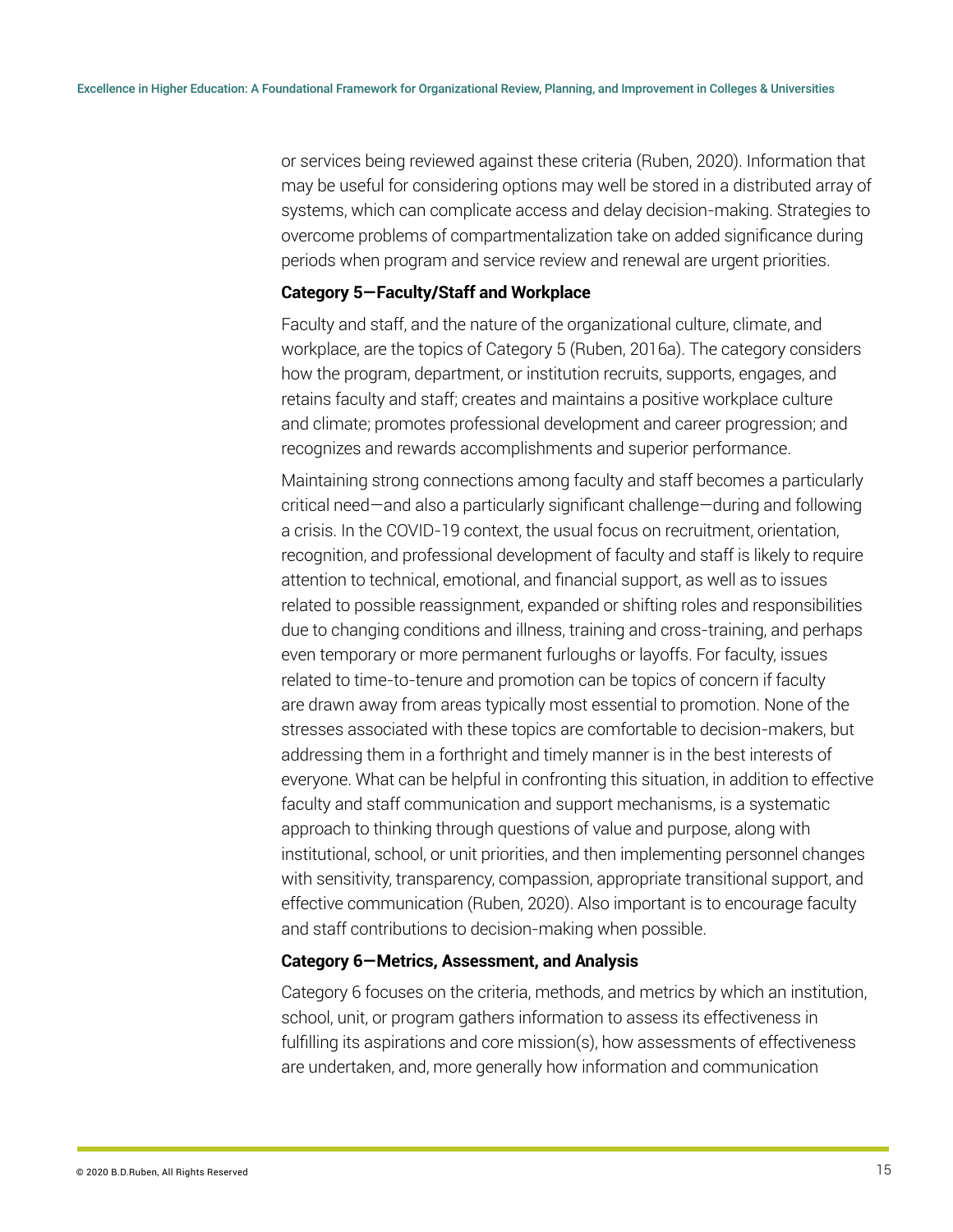systems support organizational analysis, planning, strategy formulation, and outcomes assessment across all EHE categories. More specifically, the category considers how performance-based and other information is gathered, managed, shared, accessed, and used within the institution. The category is also concerned with evaluating and continually improving assessment, information gathering, information use, and technological support for interaction and information-based decision-making (Ruben, 2016a).

As implied by the earlier discussion, the navigation system metaphor offers a useful way to determine what is needed from an information and information support perspective in times of disruption and renewal planning. In this respect, the issues highlighted in this category, as with those in leadership, cross-cut others. Effective and coordinated decision-making is inevitably compromised without sufficient, accessible, and timely information to inform planning, stakeholder relations, and faculty and staff functions.

**Ideally, interaction and decision-support systems should allow for easy access to relevant data related to organizational performance, including comparisons with other units and with peers, and also facilitate easy access to the pertinent sector, state, regional, and national information sources and data.** 

If these processes work well, they provide accurate and timely information and eliminate the need for tracking down information from multiple sources.

Periods of crisis—particularly crises that affect all aspects of the institution often underscore insufficiencies in information availability and compatibility, and information and communication support system issues that may have existed for years. Making information and interaction functions as simple and straightforward as possible, and leveraging existing technology is an especially sound approach in times of turbulence.

#### **Category 7—Outcomes and Achievements**

The final category focuses on accomplishments and evidence to document or demonstrate the performance of the institution or unit and to highlight and communicate progress in each priority area. Emphasis is placed on collecting, assembling, and providing evidence to chart progress and results, and to close gaps, using the metrics and information-gathering methods and systems identified in Category 6 (Ruben, 2016a). The category also considers outcomes over time, and in comparison, to peers, competitors, and leaders.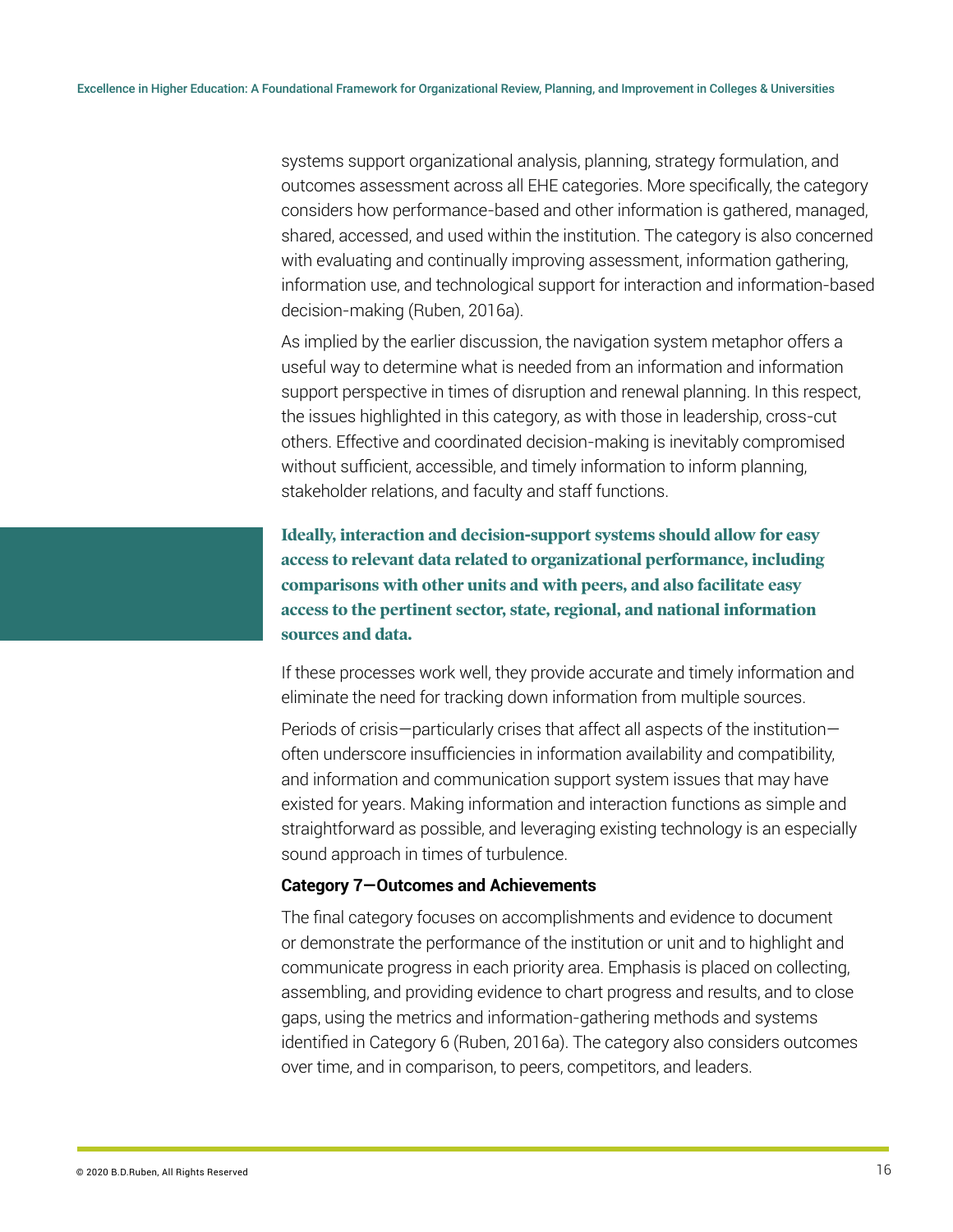Tracking and documenting outcomes is particularly necessary when time and resources are in short supply, both of which point to the importance of thoughtful, data-informed, and continually updated analysis, documentation, and the necessity of in-process adjustments and redirection.

#### **Guiding Questions for Review, Reimagination, and Renewal**

The framework and questions presented in the following section are designed to provide a useful guide—a navigational template—for conceptualizing, planning, strategy formulation, and implementing revised visions, programs, services, and/ or structures. Ideally, the result will be an empowering and energizing vision and path forward to a new or transformed "normal" for a college or university, or its constituent units, departments, or schools—regardless of whether the envisioned changes are incremental or transformative. The guide questions presented here apply to any unit within a college or university or the institution.

Questions are posed in each of the seven EHE-R1 categories, organized into two groups—those that are likely essential and others that may be of secondary importance (Ruben, 2016b). This categorization may not be equally applicable in all contexts, and the leadership of each unit, school, or institution planning to use the framework could begin the review process by prioritizing and sequencing these questions in a manner that seems most appropriate for their circumstance.

#### **1. LEADERSHIP**

#### Critical Questions

- What is the future that leaders envision for the unit, school, and/or institution in this new environment, and what are the guiding principles and values necessary to achieve this vision?
- What preexisting leadership roles or structures need to be reimagined and refined? How will emergent leadership roles and decision-making protocols be coordinated with existing organizational structures, and how will communication and technological infrastructures support both?
- What are the most critical leadership goals now and going forward?
- How will the values of diversity and inclusion be preserved and nurtured?
- How can leaders build community within the unit, school, or institution? What messages are essential at this moment in time, and how should they be disseminated?
- What settings can be created to allow ideas and policies to be candidly discussed and evaluated by leaders at various administrative levels?

1 The framework and questions provided in the following sections provided an updating of the first published version of EHE-R (Ruben, 2020).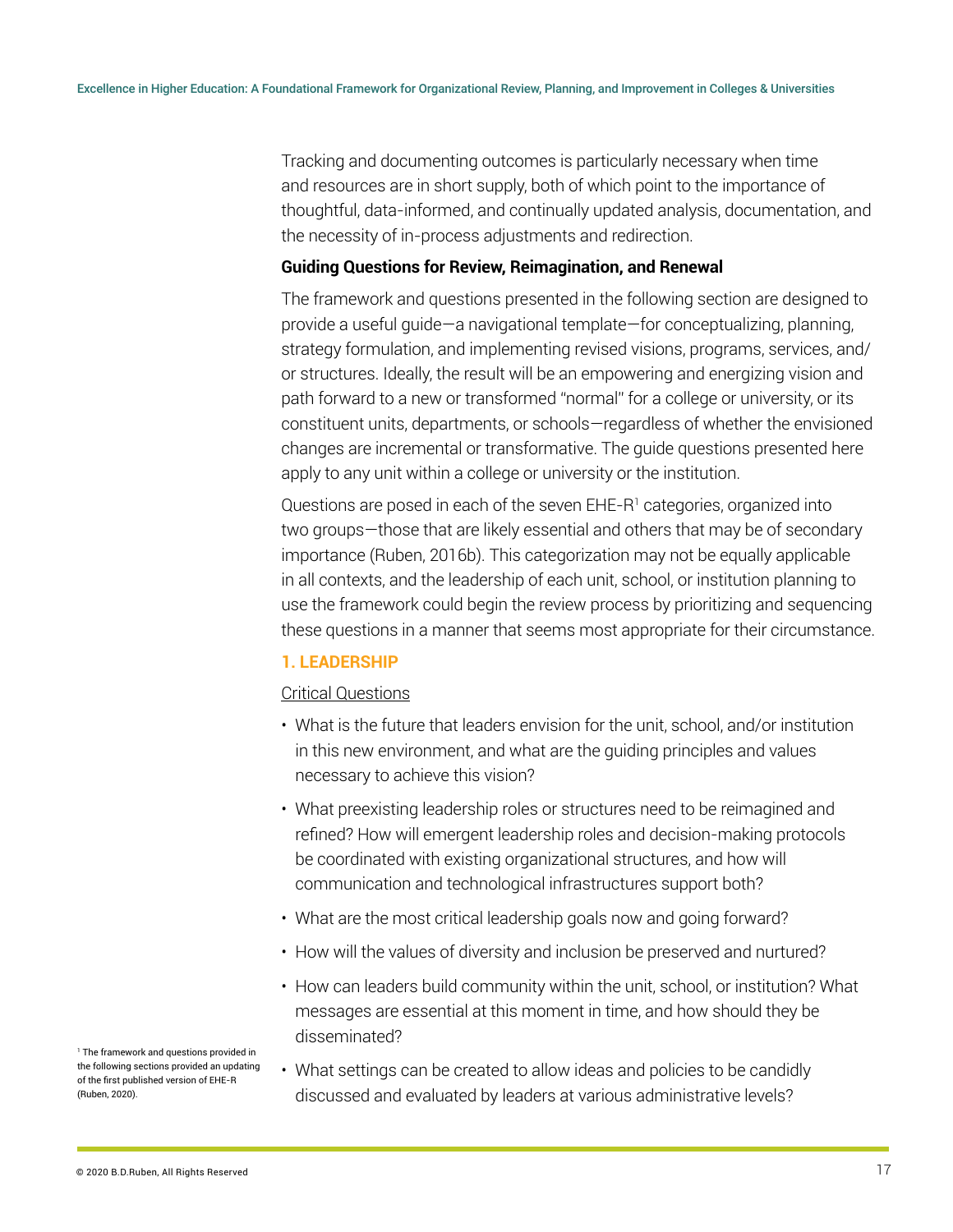• How can leaders make the best use of available information and interactionand decision-support systems to strengthen planning and implementation throughout the institution and its constituent units?

#### Also, consider:

- How will communication within the leadership team and throughout the unit, school, and/or institution be supported and effectively coordinated?
- How can leaders ensure that emergency decision-making protocols and processes instituted to achieve increased control and predictability in such areas as health, finance, and personnel will not inadvertently undermine effective organizational functioning and employee morale and performance?
- What leadership development needs and priorities exist, and how can these be addressed?

#### Why these questions?

The role of leadership and the important functions leaders play are easily taken for granted during normal times. During difficult circumstances, however, nearly all leadership functions—especially those related to providing vision, communication, prioritization, reassurance, compassion, and guidance—become more critical and more visible. Leadership actions may also become subject to more praise or criticism, as personal and professional stresses intensify, and faculty, staff, and students look to leaders for guidance, and help, in coping with emerging complexities and challenges.

Leadership responsibilities related to reaffirming the core mission and the importance of operational areas are predictable during normal times. Still, the changes triggered by crises and efforts to recover, recalibrate, reimagine, and reset will likely require a reexamination and temporary or longer-term adjustments to the leadership structure, roles, and responsibilities within the unit/ school/institution in the wake of a crisis.

In rethinking leadership structures, roles, and responsibilities in light of current and anticipated circumstances, consideration should be given to whether and how leaders and leadership team roles and responsibilities should change. In some instances, decision-making may need to become either more or less centralized, expanded, or narrowed. New teams, committees, or task forces with crisis-recovery oversight or coordination responsibilities may also need to be established. How newly created structures interface with legacy structures to decision-making can become a source of concern and frustration. Efforts to prevent or mitigate the situations are vital.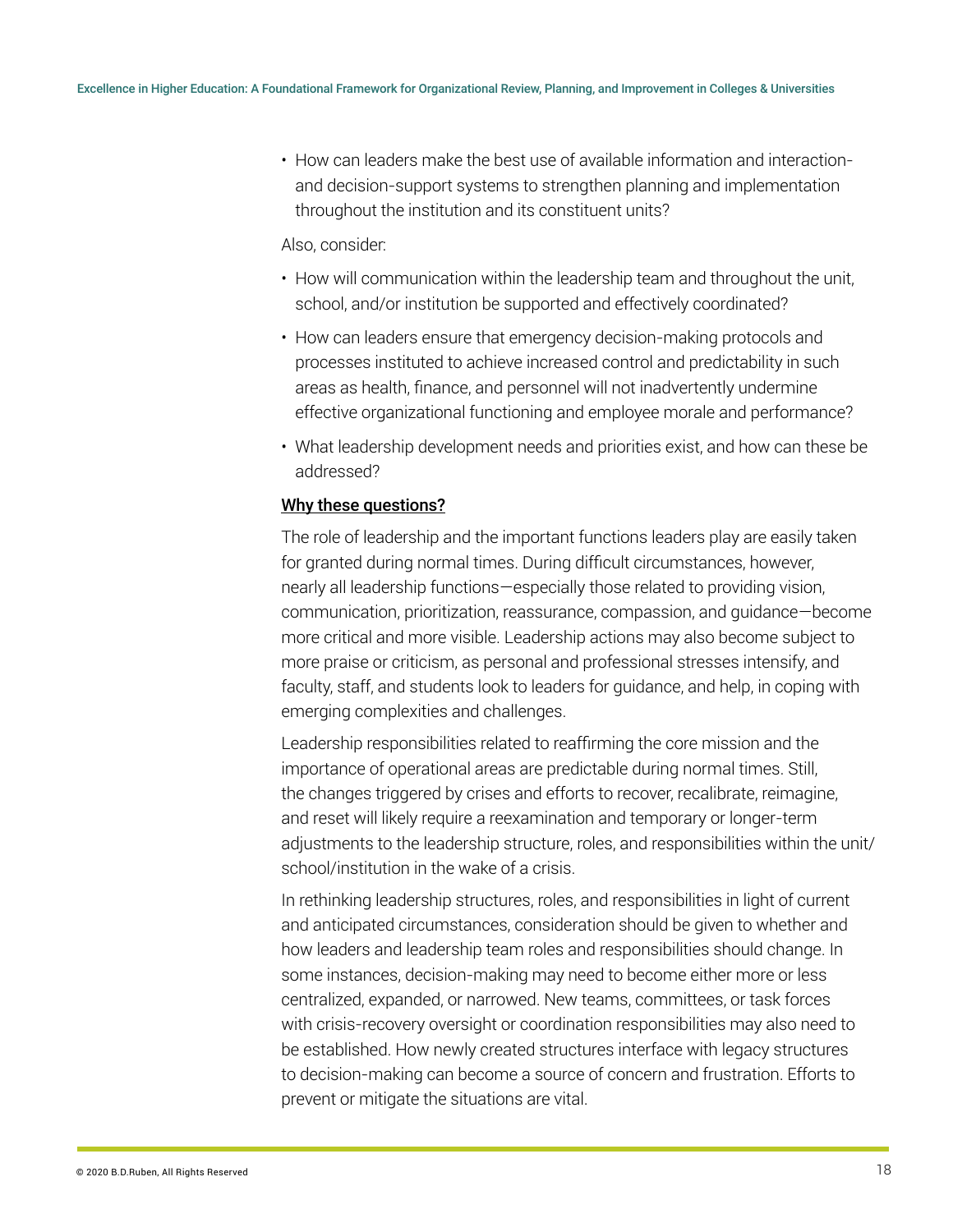The importance of leadership communication during challenging times cannot be overstated. Attention should be given to how the many facets of communication will be implemented and coordinated within the unit, school, or institution, with other leaders at other levels, with individual faculty and staff members, and with other critical individuals and groups. In each case, a multiplicity of important two-way communication goals exists, including updating, support, reassurance, and community-building.

Having well-trained and experienced leaders at all levels can be extremely advantageous as institutions, schools, and units reconsider and recalibrate their future. Quite likely, these qualities are unevenly distributed, and therefore attention to leadership development may be appropriate (Ruben, De Lisi, & Gigliotti, 2017). For example, would additional programming on topics such as crisis management, health and safety, organizational assessment, strategic planning, organizational change, legal and regulatory issues, budgeting, effective organizational communication, and emotional intelligence, or leadership styles and strategies be beneficial at this point and going forward, and if so, what resources and strategies might help address these needs?

An additional useful step in all aspects of assessment, planning, and strategy formulation in the area of leadership is a consultation with administrators of similar units, schools, and/or institutions to share information on approaches to dealing with these and other issues within their organizations.

#### **2. PURPOSES AND PLANS**

#### Critical Questions

- What will be the timing and the process through which a future vision, priorities, plans, and goals for the unit, school, and/or institution are formulated?
- What core principles and values will remain central for the institution as various transformative changes are considered?
- How will contingencies related to resources, timing, and other uncertainties be taken into account?
- How will organizational structures, personnel, technologies, and processes be involved in guiding the planning process?
- What current strengths, weaknesses, opportunities, and threats are important planning considerations, and what information is available to provide clarity in each area?
- How will faculty, staff, students, and other groups' perspectives be represented in planning? How will meetings and collaborative decision-making processes be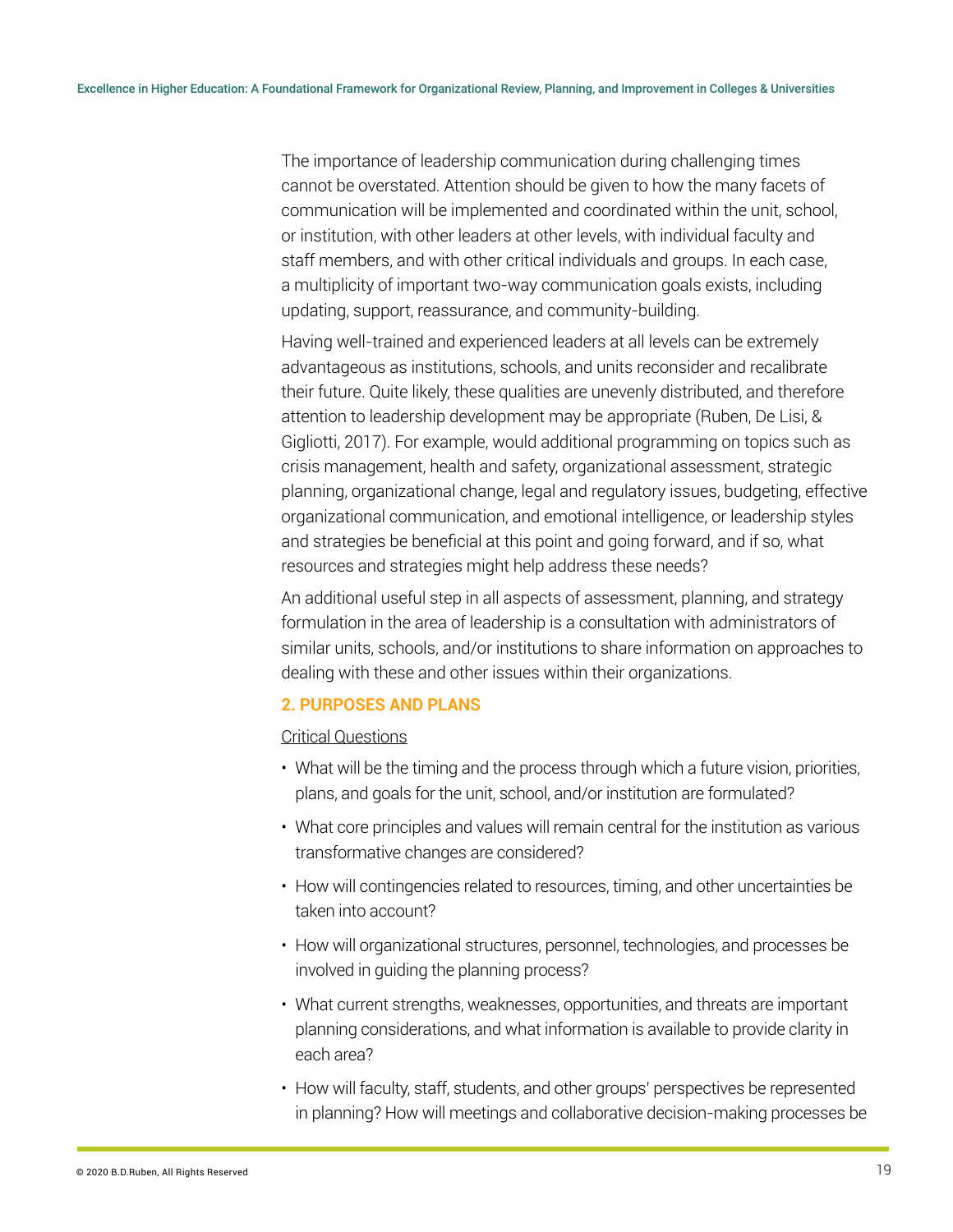structured to encourage creative problem solving and a sharing of the collective intelligence and multiple perspectives within the community?

• How will plans across the unit, school, and/or institution be communicated, coordinated, and aligned, and how will common and cross-cutting priorities be determined?

#### Also, consider:

- What procedures, structures, and processes may hinder the planning process and plans, and how can these impediments be addressed?
- What opportunities for improvement have now been opened by the massive disruption of the way things have always been done?
- What chronic problems have plagued the unit, school, and/or institution, and is there now an urgency and an opportunity to address and resolve these ongoing issues?
- What new, expanded, or partnered programs or services opportunities might be considered particularly appropriate at this point?
- How will difficult decisions about or eliminating particular programs and services be made? How, and by whom, will the news of these decisions be shared?
- How will the organization monitor the effectiveness of the planning process and progress relative to the goals identified in the plan, and how will feedback on both be used to improve the process and intended plan outcomes?
- Are there lessons that have been learned from the present situation that should be considered in plans for the future?

#### Why these questions?

During normal times, strategic planning is generally a periodic process undertaken at the institutional level, within academic and professional programs and departments, and in administrative, student life, service and support areas, athletics, and other units. In these planning processes, historical missions and aspirations of departments/institutions provide the foundation for the development of new or expanded goals, strategies, and activities. Fundamental assumptions about the mission, or missions, and future visions of units/schools/ institutions, are typically not challenged or revised in planning activities during normal times. Times of turbulence, extreme change, or severe fiscal challenges, however, call these historical precedents into question, and afford the necessity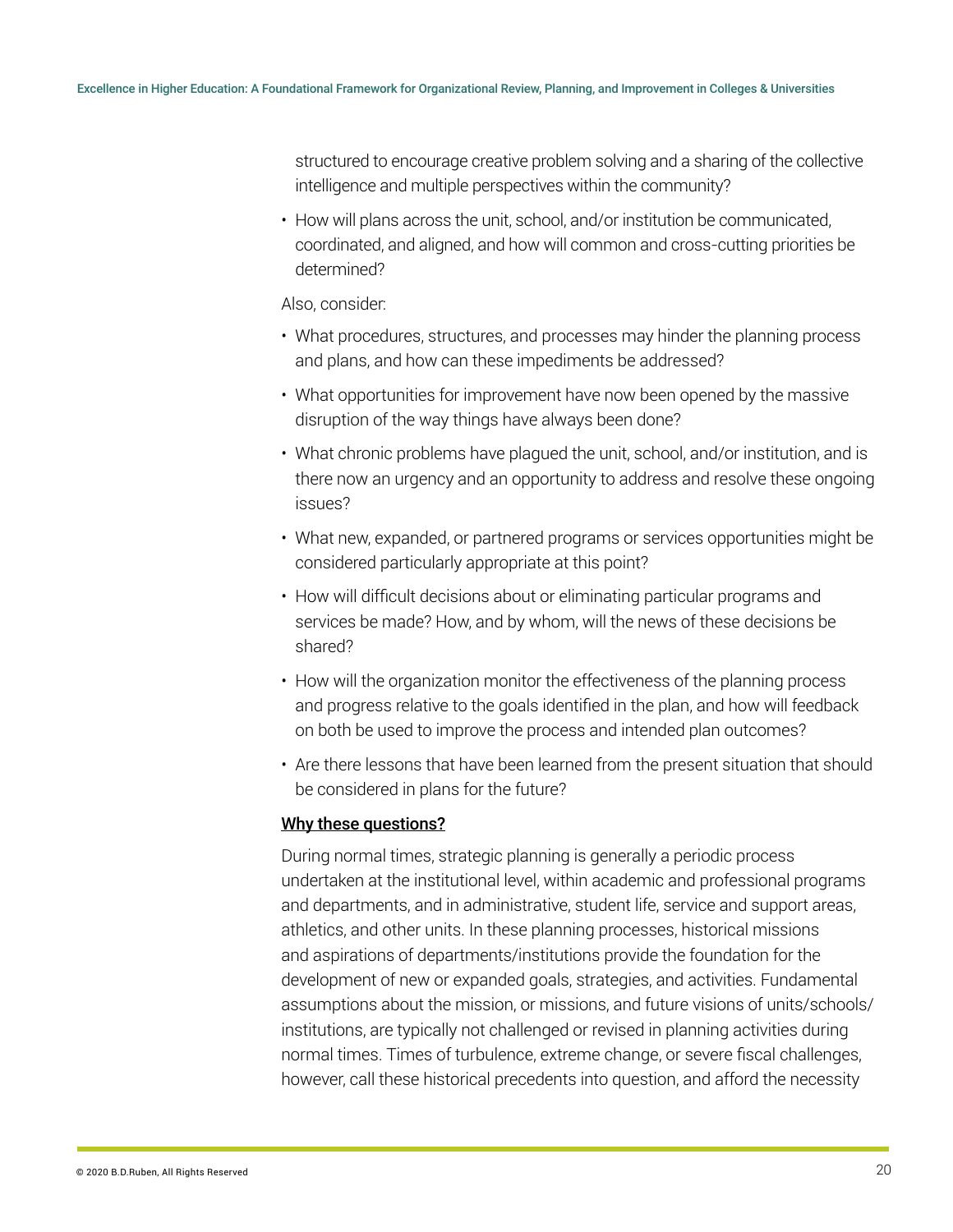and/or opportunity to revise and reset forward-looking visions, priorities, and goals.

The planning process should provide a well-defined, constructive, and systematic way forward. The perspectives of faculty, staff, and students—and, as circumstances permit or require, other stakeholders—should be represented in these discussions. Planning in context of a crisis will certainly require attention to resources and will benefit from an environmental scan to inventory current and anticipated needs and opportunities. A reconsideration of the mission and reprioritization of mission-critical functions, and the development of a situationsensitive vision and goals for the unit, school, and/or institution going forward are also useful components of the process. Time and resource constraints may force compromises that deviate from ideal processes and procedures. To the extent possible, however, core values and principles of planning and engagement should guide the process. The benefits of attention to these principles will likely become apparent and rewarding over time, if not immediately.

### **The uncertainties of the present situation and the potential for changing conditions also suggest the need to build in flexibility as well as scenario and contingency planning options.**

For example, given current realities, how can planning consider and prioritize the most appropriate uses of technologies and physical facilities in light of safety and financial concerns? Taking account of challenges relative to movement and space, what options can be considered for preserving the values of face-to-face contact in the classroom and on campus?

Ideally, the planning process should lead to the development of a document that enumerates short-term priorities and longer-term needs. The plan should also advance an energizing, future-oriented vision and articulate goals, needed resources, timelines, and recommended action steps that can be widely communicated. Time constraints may impose limitations on these best practices. Still, there are many benefits from maintaining the highest possible process standards in planning, as well as in maintaining the ability to change direction as circumstances shift. Attention must be given to resource limitations in a time of fiscal crisis and to considering the possibility of reprioritizing resources to mission- and revenue-critical activities.

The planning process should also include strategies for implementation and should attend to the need for constant communication and engagement among all key parties. As discussed previously, time and energies devoted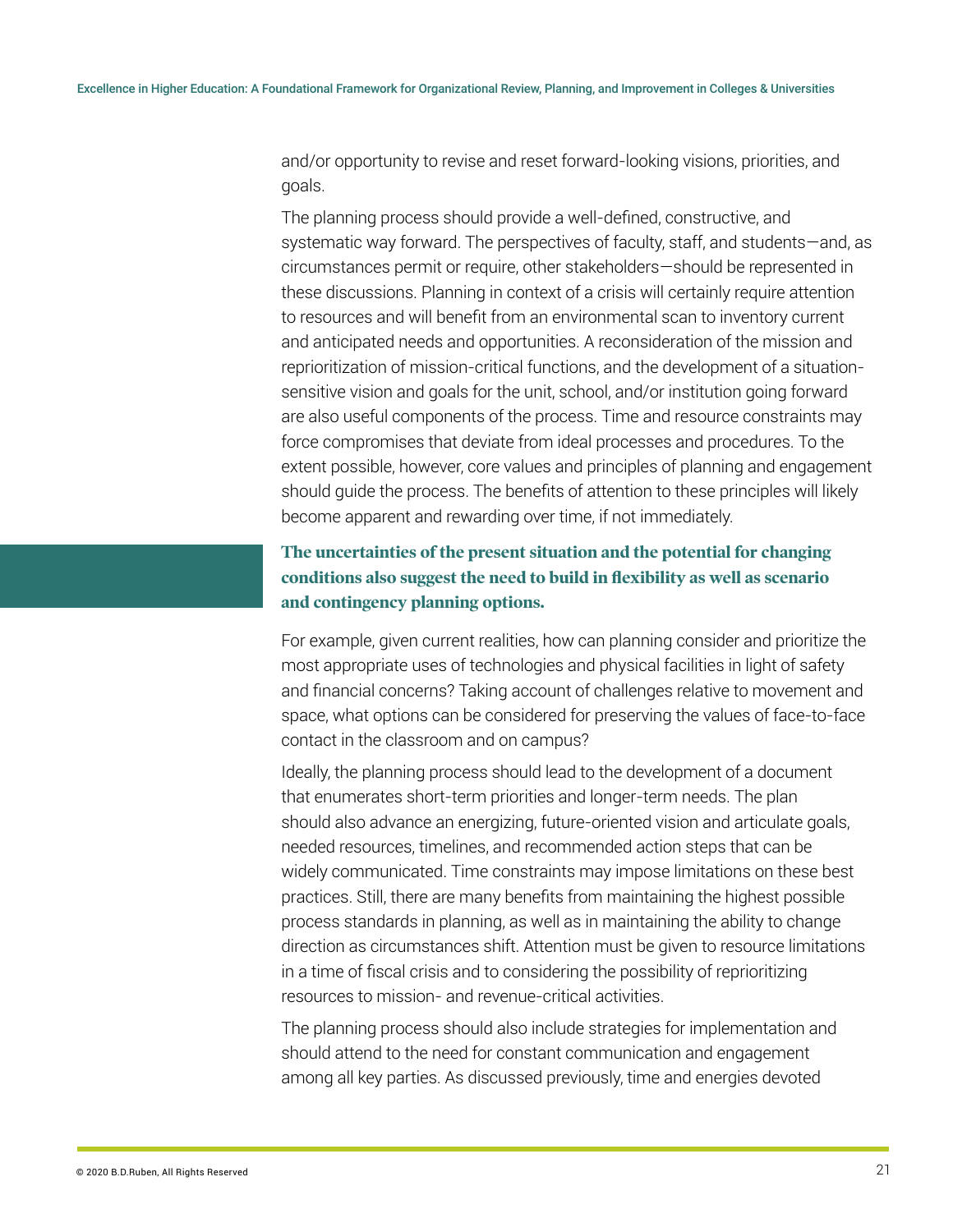to communicating with key stakeholder groups are particularly important in periods of disruption. The opportunity for engagement, especially for faculty, may well be as important as the decisions that are made as a result of that engagement (Ruben et al., 2017). Gathering benchmarking information regarding how other units, schools, and institutions are addressing planning can also be helpful. Possibilities for sharing services, forming alliances, and creating new partnerships should also be explored.

#### **3. BENEFICIARY AND CONSTITUENCY RELATIONSHIPS**

#### Critical Questions

• How will student needs and expectations be addressed?

For example, consider how units, schools, and the institution will address issues related to finances and health, campus residence, dining services, campus life, campus transportation, direct interaction with faculty, research engagement, advising, and psychological and career counseling.

- How will mutually satisfying connections and a sense of community be maintained with students at all levels—particularly newly admitted undergraduate students—and with their parents?
- What communication, information, and interaction-support technology and strategies will be needed to sustain connections and relationships with each beneficiary and constituency group?
- What other groups and organizations are traditionally served by the unit, school, and/or institution, what specific benefits are being provided for each, and how will these needs and expectations be prioritized and addressed going forward?<sup>1</sup>
- What programs, offices, and services should be available to provide academic, emotional, financial, and social support for students and other constituency groups? How will these programs and services be coordinated, and how will their availability be communicated?
- What groups are critical collaborators, partners, and suppliers for the unit/ school/institution, and how will their expectations and future-oriented needs be assessed and addressed?
- What are the essential approaches for gathering, organizing, and disseminating information regarding the needs, concerns, and forward-looking expectations of faculty, staff, and students and other constituencies to guide planning and day-to-day decision-making?

1 Constituencies that might be considered in this category include students, parents, regulatory groups and advisory boards, unions, and the media, and secondarily, peer institutions, alumni, the general public, and others. "Groups and organizations" refers to external beneficiaries, constituencies, and stakeholders not employed by the department/institution, paralleling the Baldrige framework, as employees, faculty, staff, and other employee groups are the focus of Category 5.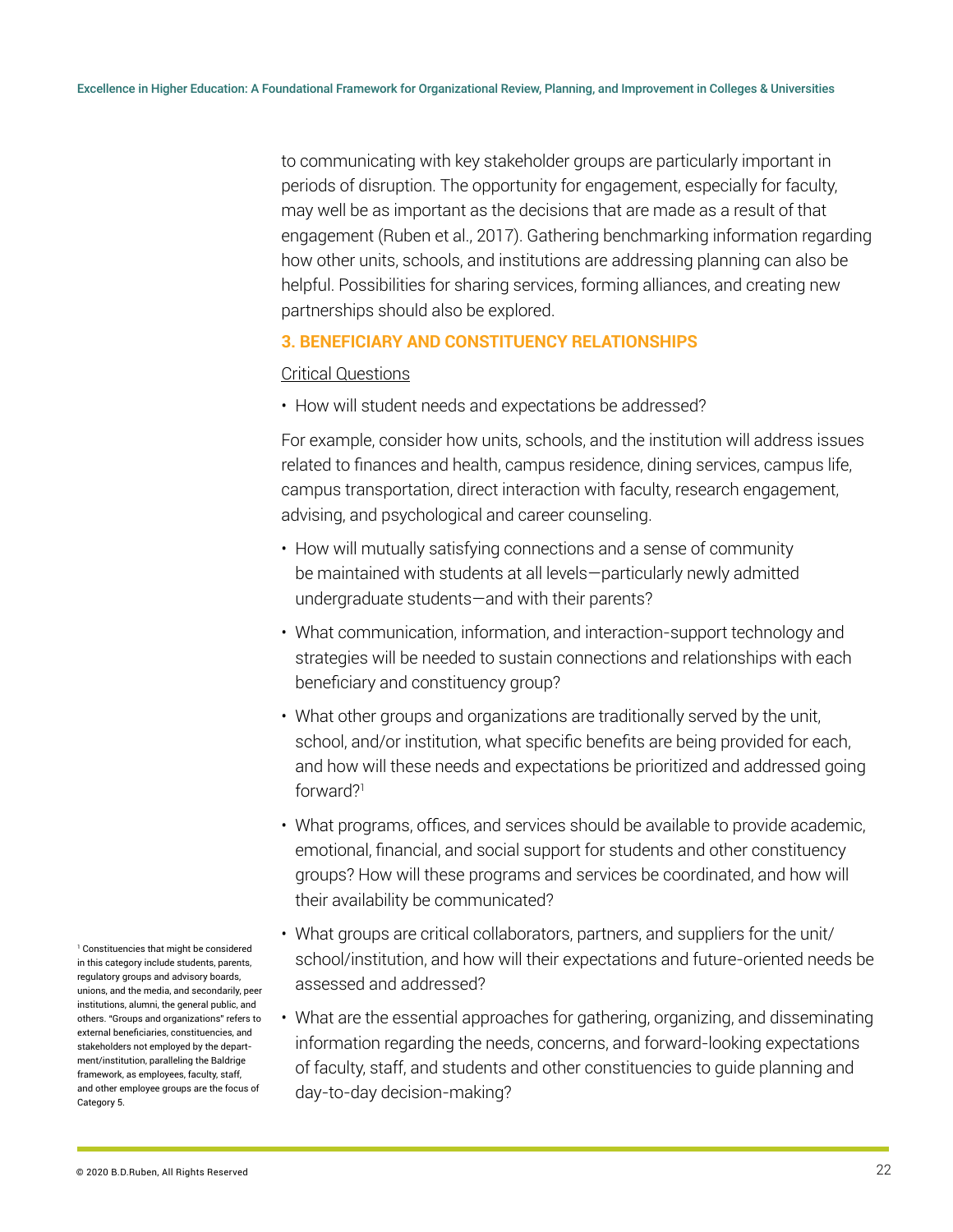Also, consider:

- What important unit, school, and institutional benefits are realized through collaborative relationships with particular external groups (e.g., collaborative research and community engagement), and how can these mutual benefits be sustained?
- What new constituencies and potential collaborations should become a focus of attention looking forward?
- How can units, schools, and the institution serve as a critical partner in local, regional, and national renewal efforts?

#### Why these questions?

Multiple constituencies benefit from the work of each department and the institution overall. Every entity has multiple mission areas that are important to particular constituencies and beneficiaries. Relationships with these groups are inevitably disrupted during periods of dramatic change, and it will be important to capture the perspectives of these stakeholder groups about what programs, offices, and services are needed to provide emotional, financial, technical, housing, food, and social support. Equally important are efforts to ensure that available support programs and services are well coordinated and effectively communicated. Looking to the future, the benefits provided for constituencies may need to be reconsidered and reprioritized, and current and anticipated realities may dictate a need to form new collaborations or partnerships. Decisions in these areas are consequential and require thoughtful assessment, planning, and strategy formulation.

## **Effective and recursive two-way communication is essential, particularly in situations where conditions are constantly changing.**

Moreover, the effectiveness of existing communication mechanisms may have been compromised, and new strategies and communication support systems for building and maintaining strong connections with students and other stakeholder groups are likely to be needed. For example, with students, these efforts may suggest the need to take account of formal—and informal—messaging on social media, and the introduction of innovative technology-based communication to solicit input and promote interaction with the institution. In all cases, the goal is to capture insights on constituent priorities, current sources of satisfaction/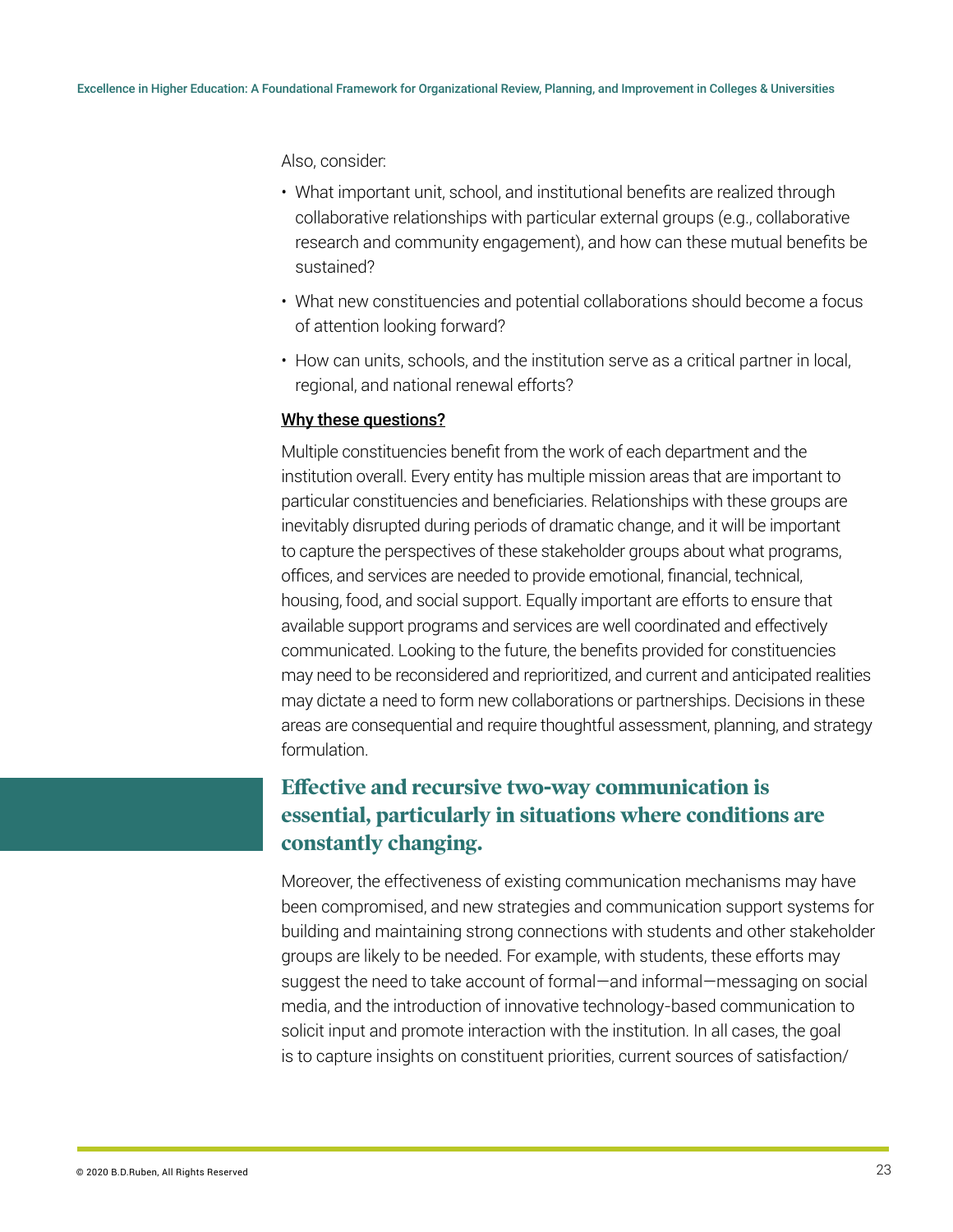dissatisfaction and concern, and needs and expectations for the future. Additionally, constituencies that may have required less attention in pre-crisis times—such as parents of prospective and current undergraduate students may require greatly enhanced communication during renewal planning.

#### **4. PROGRAMS AND SERVICES**

#### Critical Questions

- How will programs and services be systematically reviewed, inventoried, and prioritized, and what changes will be needed in these offerings going forward?
- What criteria—and weightings of these criteria—should be used in reviewing and considering program/service prioritization and possible changes?

For example, consider criteria such as mission centrality, alignment with aspirations, importance to stakeholders, distinctiveness, safety, resources required and revenue generated, the potential for redundancy, importance to faculty and staff, and reputational contribution.

- What programs, services, or centers are candidates for initiation, improvement, expansion, downsizing, restructuring, or discontinuation?
- How can interaction- and decision-support technologies be used to facilitate various mission-critical functions and administrative support functions going forward?
- What innovations are possible in mission-critical, administrative, and support processes? How do these innovations take account of the efficiency, judicious use of resources, and avoidance of duplication with existing efforts elsewhere in the institution?

For example, consider adding additional online teaching/learning tools, streamlining processes, expanding collaborations, eliminating redundancies, sharing services, utilizing space and structures more efficiently, minimizing travel, enhancing safety, and expanding engagement-, interaction-, and decisionsupport technology.

Also, consider:

• What programs, services, and functions overlap with others across the unit, school, and/or institution, and what opportunities exist for closer coordination or integration?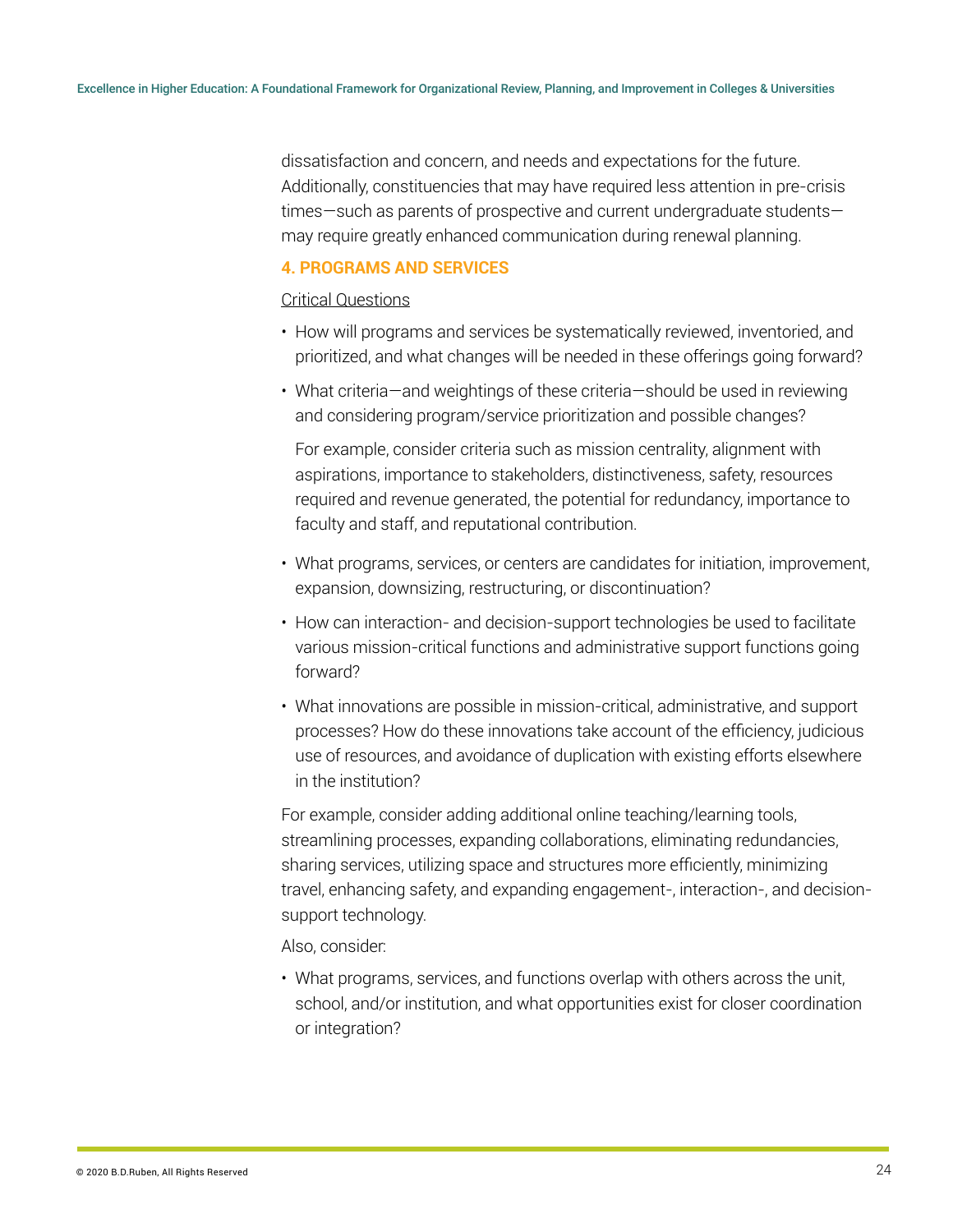• What opportunities exist for optimizing the relationship between centralization and decentralization in administrative areas in light of current and anticipated circumstances?

For example, what would be the ideal balance between centralized and decentralized functions relative to finance, HR, IT, research support, facilities, interaction- and decision-support, internal and external communication, safety and health, instructional support, and professional development given current and anticipated circumstances?

• What opportunities for reform are possible given the disruption of large meetings and in-person contact? What benefits might be derived from permanently instituting new telecommuting options in everyday work processes, healthcare delivery, and miscellaneous administrative functions?

#### Why these questions?

Most programs, services, and work processes within units, schools, and/ or institutions are disrupted to varying degrees in times of crisis. A variety of stop-gap repair measures are typically implemented during recovery, with the widespread pivot to technology to deliver instruction being a prime example. In most institutions, the mode of instruction was transformed by COVID-19 in a matter of several weeks, with the change from the elective and selective application of virtual technology to its nearly universal adoption and use. Research, health care, counseling, and community outreach and other functions were also disrupted, as were advising, student life, on-campus services, residence life, international programs, athletics, and administrative services such as human resources, information technology, finance, budgeting, and virtually every other area. Changes introduced to address the immediate challenges posed by the crisis may need to be carefully considered in forward planning. Are these stop-gap measures the solutions that should be implemented on a more permanent basis? Are refinements needed? What criteria should be used to make these decisions, and how can information- and decision-support systems facilitate the analysis of these measures as a component of crisis-response planning?

The accuracy of the assertion that a crisis is an opportunity depends on the way this issue is addressed. Not all potential possibilities for innovation and change are desirable or sustainable. Productively transforming crises into opportunities requires consideration of very basic questions about the aims and scope of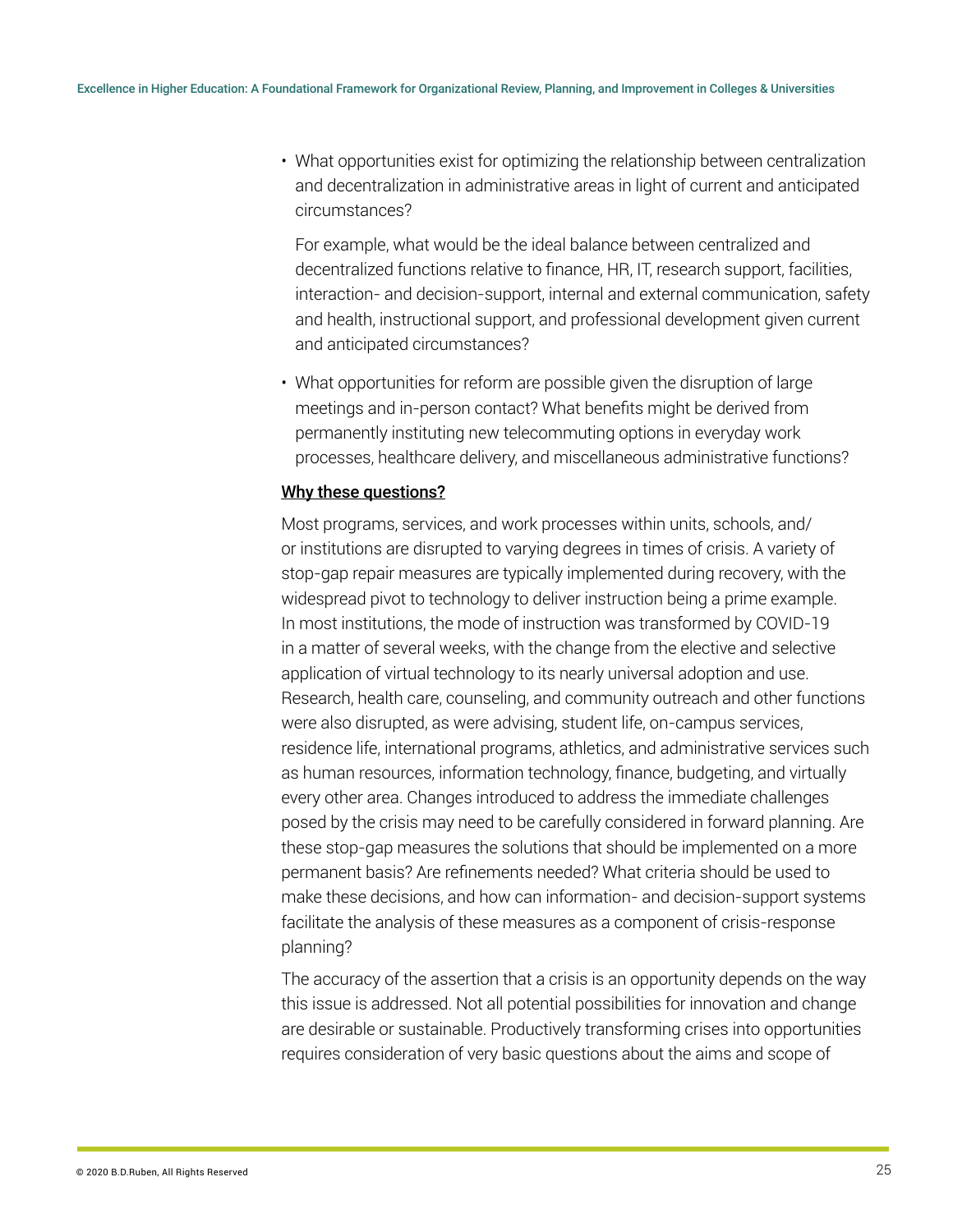existing and potential programs and services, taking into account—and perhaps weighting the importance of—relevant evaluative criteria and utilizing available information to inform prioritization. Systematic analysis and decision-making about possible program and service changes involve these two steps: (1) Deciding on the critical criteria for assessing the importance and effectiveness of current program and service offerings; and (2) using those criteria and available information as the basis for classifying, prioritizing, and making recommendations for change. Some of the criteria that may be important to consider are alignment with organizational/institutional aspirations and priorities, importance to stakeholders, mission centrality, resources required and revenue generated, safety, value, benefits provided, distinctiveness, competitive positioning, reputational standing, and, perhaps, leveraging benefits of a particular geographic locale (Ruben, 2020). A review and analytic process might lead to decisions that some programs, services, and processes—for example, those associated with online course delivery, interaction, and testing—should be strengthened and expanded. The process might also identify the need to think through opportunities to revise, restructure, merge, or perhaps postpone, downsize, or discontinue some programs and services.

**A systematic evaluation facilitated by tools developed for or adapted to this purpose may also be useful in identifying new program or service priorities, innovative instructional approaches, or alternatives for new sequencing or modularizing strategies for courses, degrees, and competency certifications.** 

Within student affairs, new strategies may be identified to better align programs and services with student needs in an increasingly virtual and hybrid experience. Within administrative areas, innovative opportunities may be possible for reinventing processes for optimizing available technology, better utilizing space and structures, managing travel and other expenditures, enhancing safety, streamlining work processes, sharing services, coordinating or combining functions, or enhancing collaboration with other units. At the institutional level, innovations might include, for example, the creation of a website that presents a simplified view of the college or university organized around programs, instructional offerings, and areas of research expertise and themes rather than reporting relationships, legacy organizational structures, or physical location. The hope would be that innovation such as this could make the offerings and resources of the institution more apparent and virtually accessible to external audiences. Any benefits that result from a crisis will be proportional to the degree to which changes either address or transform fundamental purposes of the unit,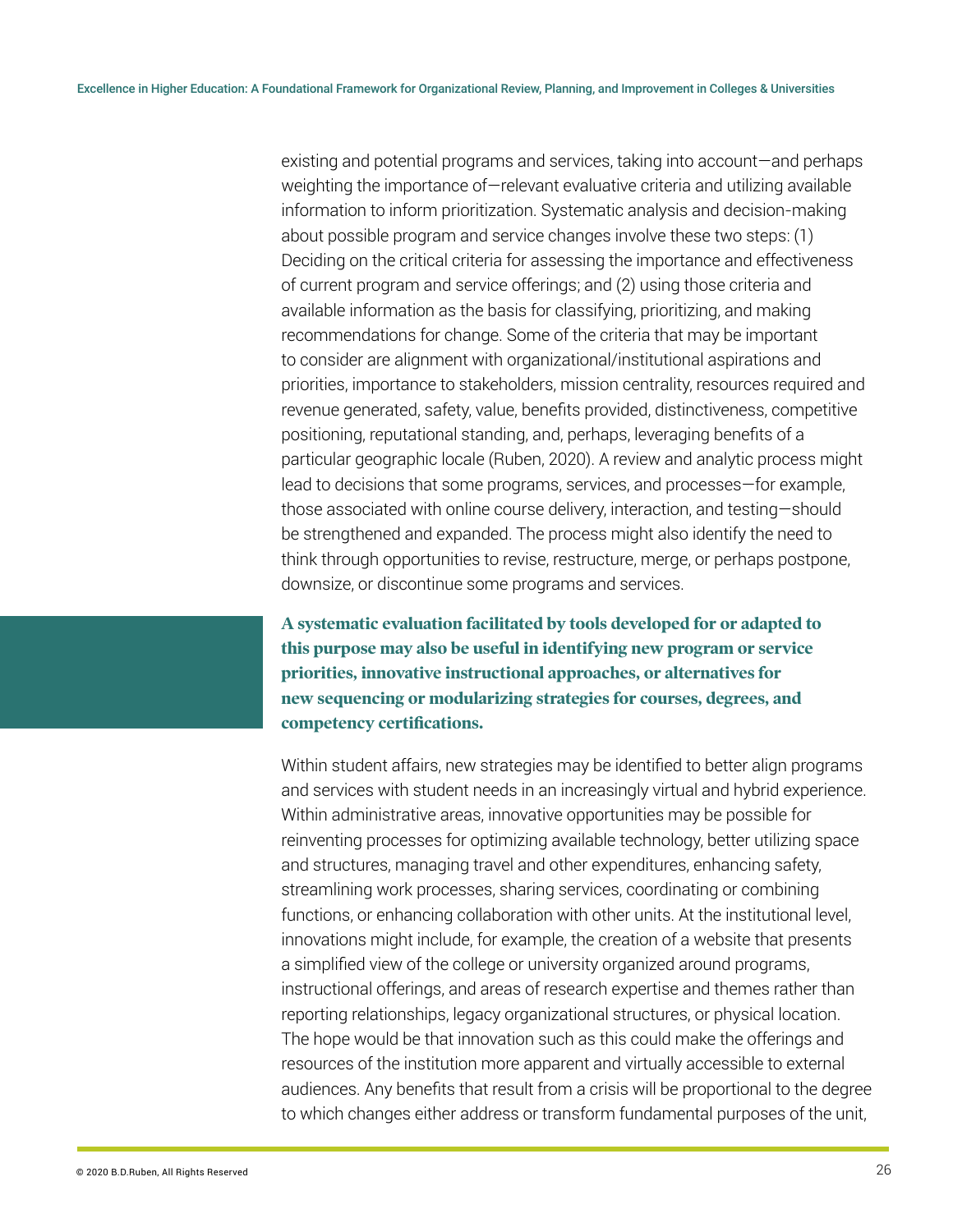school, and/or institution, leverage current and potential strengths, and address present or future needs of stakeholders.

#### **5. FACULTY, STAFF, AND WORKPLACE**

#### Critical Questions

- What values and principles should guide communication and engagement efforts with faculty and staff in the present situation and going forward?
- How will information be shared, input solicited, and the sense of community preserved in the absence of regular face-to-face contact?
- How will faculty and staff uncertainties and morale issues related to health, safety, employment, security, transportation, and possible personnel changes be acknowledged and addressed?
- What is the distribution of faculty and staff work roles and responsibilities, and what opportunities/necessities exist for recalibration, reallocation, temporary or longer-term reassignment, cross-training, and professional development to address needed changes in workload and workplace priorities? How will right-sizing or downsizing be handled? How will institutional commitments to diversity, equity, and inclusion be accounted for in decisions relative to temporary or permanent workforce reductions?
- What services will be needed to support faculty and staff in times of transition, reinvention, and renewal?
- What innovations in faculty and staff work practices might be considered?

For example, consider technological innovations to facilitate virtual work, team communication and collaboration, flextime and cross-training options, shift work, administration-union collaboration, and new approaches to balancing personal, family, and professional responsibilities.

#### Also, consider:

- How can issues regarding faculty and staff morale related to the crisis in general and within the program, school, and institution be addressed most effectively?
- What communication and engagement approaches and technologies will be needed for effective interaction with, and among faculty and staff, and how will these efforts be planned and coordinated?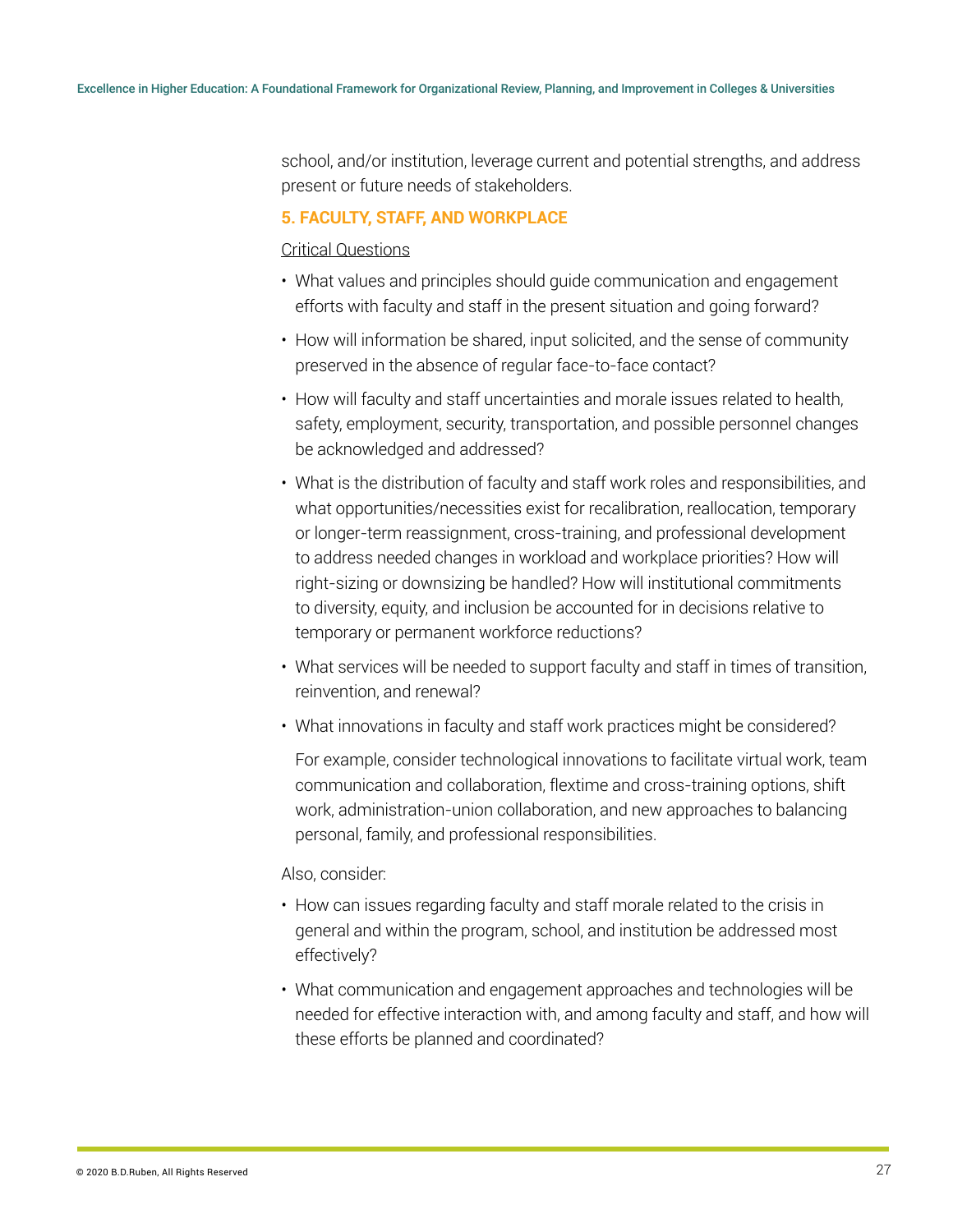#### Why these questions?

In times of crisis within higher education, faculty and staff are the essential resources for effective response and recovery in the face of immediate challenges, and even more critical for reimagination and renewal. In a changing and transitional environment, support services will be of particular importance to provide information, reassurance, and community-building related to department/institution operations, available technical training, relevant regulations and policies, financial and emotional assistance, professional development and out-placement, recognition for innovation and outstanding individual and team accomplishments, and responses to faculty and staff questions and concerns.

Faculty and staff functions are numerous and varied, and the need to review the distribution of roles and responsibilities in relation to immediate and future needs is essential, as will be considerations relative to short- and long-term multitasking, temporary reassignments, cross-training, longer-term professional development, and layoffs.

The relatively decentralized leadership structures and decision-making processes within higher education afford flexibility in responding to crises. That said, the absence of a more predictably centralized and hierarchical decisionmaking culture may also mean that recursive efforts are required to inform, engage, support, coordinate, and inspire faculty and staff understanding and actions throughout a department and institution. A variety of mechanisms are in place to achieve these goals in normal circumstances, but these will likely need to be augmented in times of crisis.

#### **6. METRICS, ASSESSMENT, AND ANALYSIS**

#### Critical Questions

- What will be the critical measures and what information and decision-support systems will be needed to review and assess progress on the review and reaffirmation or refinement of visions, priorities, plans, and goals going forward, and how will these be determined?
- What methods will be used to assemble, collect, organize, and communicate assessment information for use in planning and operational decision-making?
- What relevant information is currently available, and what additional information and technological support are needed from internal and external sources to assist with assessment and outcomes tracking now and going forward?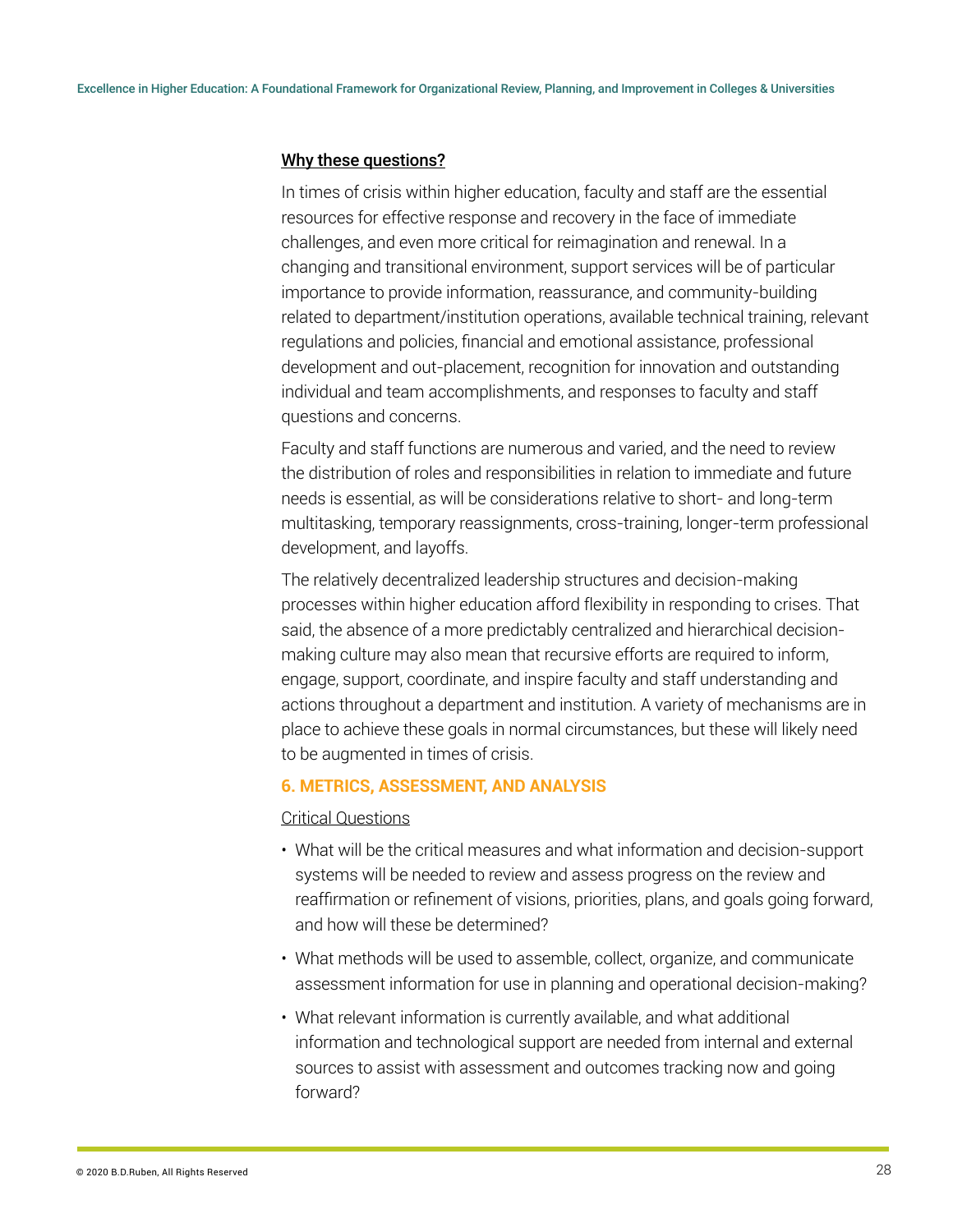- Are technology support and decision systems available, accessible, understood and used throughout the institution?
- What individuals, teams, or offices will coordinate assessment and the integration of available performance data for planning and decision-making?
- How are similar units, schools, and institutions dealing with the challenges of forward planning and strategy formulation in this time period, and what useful lessons can be learned from a better understanding of their problems, solutions, and experiences?
- How will assessment methods and data/information-sharing systems be evaluated and improved to respond to changing conditions?
- How can existing information sources and platforms, as well as relevant external sources, be leveraged to address current challenges in a way that fosters horizontal and vertical coordination and alignment?

#### Also, consider:

- How will trend and comparative outcomes information be gathered and used?
- How can reimagination and renewal processes and activities become a focus for academic research and collecting and sharing of best-practices information?

#### Why these questions?

A clear and shared sense of the appropriate indicators for the unit, school, and/ or institutional effectiveness, as well as methods for tracking and using the information on progress and outcomes, are important in all circumstances. In the context of pervasive turbulence and disruption, establishing measures and capturing, documenting, and disseminating these measurement outcomes information is a vital process for clarifying goals and strategies, and for systematically tracking progress relative to desired outcomes. The process of establishing and agreeing upon relevant markers and methods also helps to clarify and focus on priority goals, strengthen teamwork, and heighten energy and ownership of organizational directions.

**During times of crisis and change, the value of assessment may be overlooked in the face of what may seem to be more pressing responsibilities. However, measurement and outcomes tracking are particularly useful at these times.**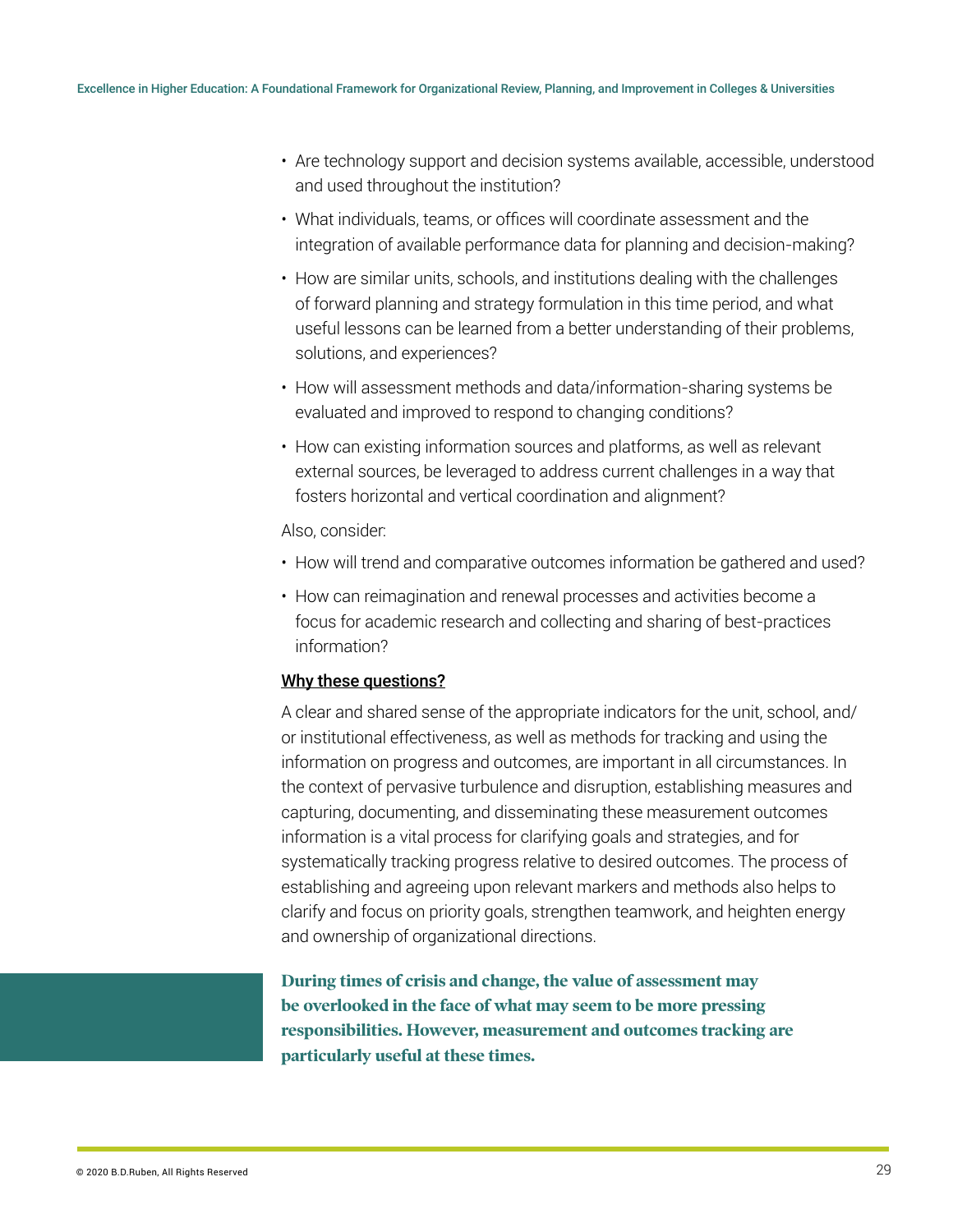Assessment is especially critical for monitoring revised or restructured missioncritical programs and services, new administrative and support processes, leadership effectiveness, progress on planning, success in addressing stakeholder expectations, support for faculty and staff, innovation, and communication within the community relative to each of these.

Effective information- and interaction-support systems also permit the aggregation of information from multiple institutional, peer, regional, state, and national sources for use in analysis and decision-making. Trend analysis and benchmark comparisons with other departments/institutions can also be a source of useful information to assess progress and accomplishment and to motivate and encourage all involved.

#### **7. OUTCOMES AND ACCOMPLISHMENTS**

#### Critical Questions

- How will process and planning outcome information be used for internal and external reporting and accountability?
- How will information relative to planning progress, process improvement projects, and broader goals be communicated and used within the units, schools, and institution?

For example, consider whether and how progress, trend, and benchmark comparison information will be disseminated and used by leaders, faculty, and staff. Will dashboard displays be created for easy access to data? Will improvement opportunities identified through assessment be documented and shared? Will a unit, school, and/or institutional case studies narratives be developed?

- What information should be shared, when, how often, and with what audiences?
- What opportunities can be identified for institutional and scholarly research and cross-institutional sharing of outcomes assessment information and best practices?

#### Why these questions?

Beyond enhancing the quality and alignment of institutional decision-making, gathering, displaying, and disseminating progress and outcomes, assessment results have other internal benefits. This information is also useful in broadening the understanding of external constituencies regarding the plans and priorities being pursued and outcomes achieved, reinforcing a sense of community,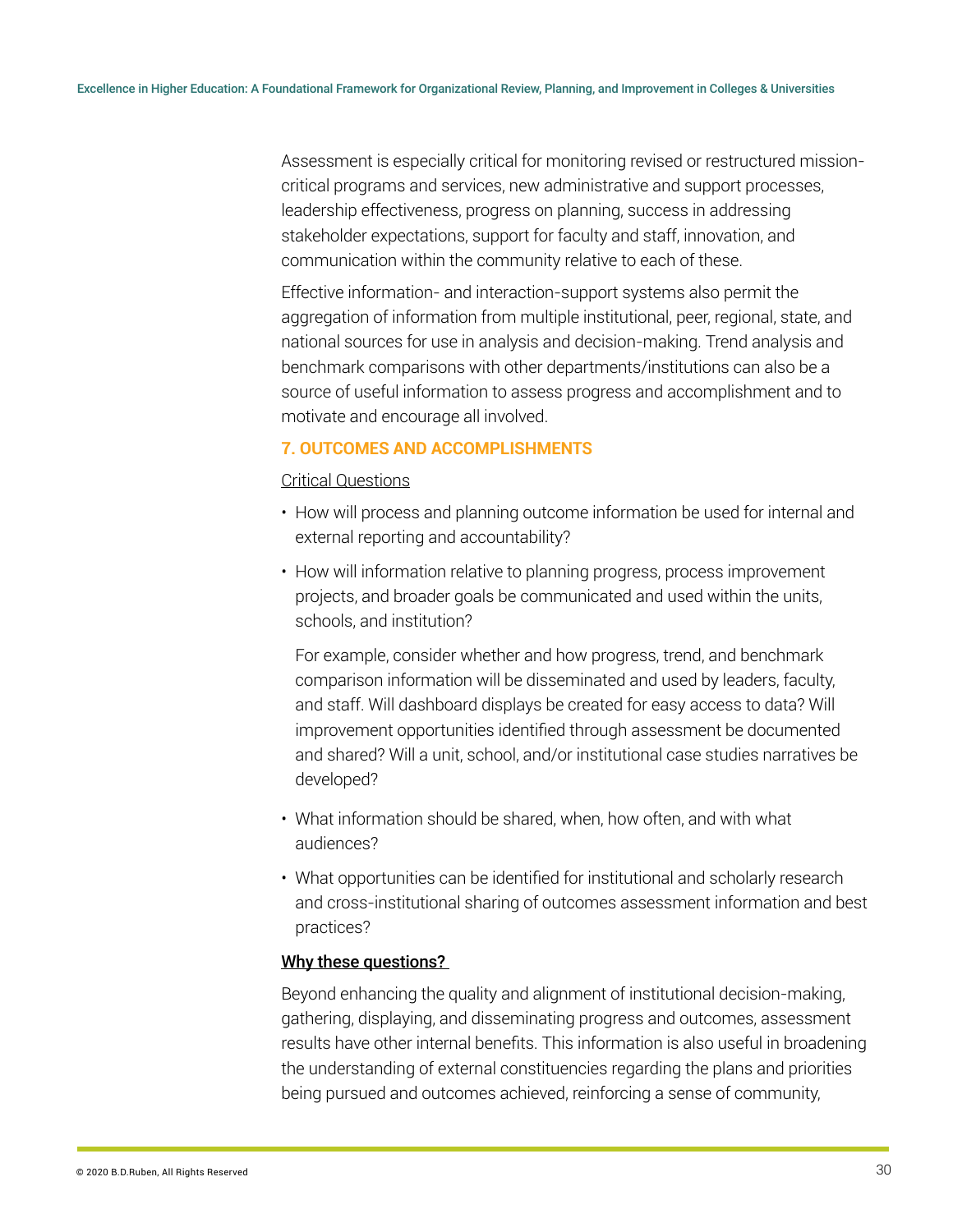energizing internal and external stakeholders, and enhancing pride in the unit/ school/institution at an important moment in time for the institution.

**Essential in the effective use of this information is easy access and the ability to customize that information to the context and needs at hand for easy use in the present circumstance and as conditions change.**

#### **Summary of EHE-R Categories and Core Themes**

Key elements of the EHE-R framework can be summarized as follows:

- **Leadership.** Communicating core values, promoting a sense of community, and advancing a forward-looking vision that underscores the importance of reviewing, revisiting, reconfirming, or revising purposes, aspirations, and priorities.
- **Purposes and plans.** Creating a time-sensitive process for systematically considering directions, aspirations, plans, strategies, goals, action steps, and methods for follow-through.
- **Beneficiary and constituency relationships.** Listening to, understanding, and responding to the immediate and forward-looking needs of students, prospective students, and other key constituencies and collaborators to sustain and ideally strengthen connections and relationships going forward.
- **Programs and services.** Engaging in a review of mission-critical and support programs and services in relation to defined criteria to identify action plans for each.
- **Faculty/staff and workplace**. Recognizing and supporting faculty, staff, and community support needs with a goal of strengthening relationships while reviewing roles and responsibilities and determining needed actions.
- **Assessment and information use**. Assessing, communicating, and using progress, process, and outcomes information relative to initiated changes for refining directions and future planning.
- **Outcomes and achievements.** Documenting, promoting, and sharing information on progress, achievements, and peer comparisons for use in dayto-day decision-making, planning, and future strategy formulation and process improvement.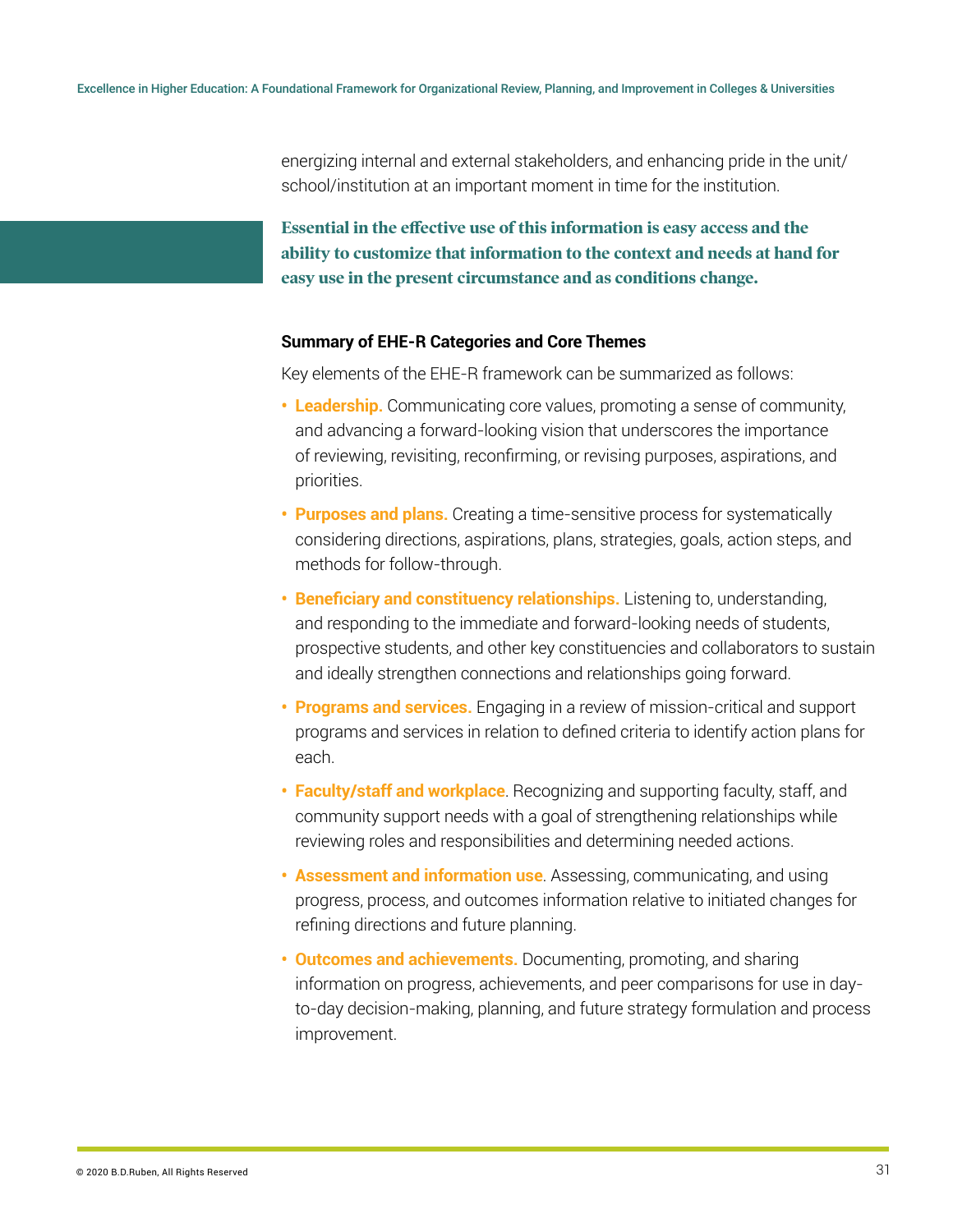#### **The Process for Using the Model**

There are many ways in which the model and questions provided in the previous pages can be used. As EHE is typically implemented, the process engages leaders, faculty, and staff in a systematic process of reflection that provides a foundation for identifying and launching improvement plans. The EHE-R framework could be used in this way or solely by a leader or leadership team as a checklist and guide. Reviewing and addressing questions oneself or with a small group is quicker and more convenient than engaging a broader collection of faculty and staff. However, broader participation and input has numerous benefits. Particularly where the purpose of the review is to conceptualize and formulate forward-looking plans, involving broader engagement helps to create a shared understanding of needs and priorities. This process also contributes to an alignment in thinking and priorities across categories and to the commitment necessary to help mobilize and motivate the group to move forward constructively.

When implemented for review, planning, and strategy formulation, the process would begin with a sequential review of each of seven categories, the concepts noted for each, and the listed questions. Each unit, school, or institution will have different purposes, needs, and time constraints, and the list of questions to consider is lengthy. A logical place to begin, therefore, is to determine which of the listed questions are of greatest priority for consideration. That list—and any additional questions that a group would like to add—can be ordered based on need, timing, potential impact, or other criteria judged to be relevant. This could be done in a way that creates a "high," "moderate," and "lower" priority list for each category. A next step would be discussing each of the prioritized questions in turn and candidly discussing what specific issues are of critical concern, with a plan to follow the steps identified in Figure 2.

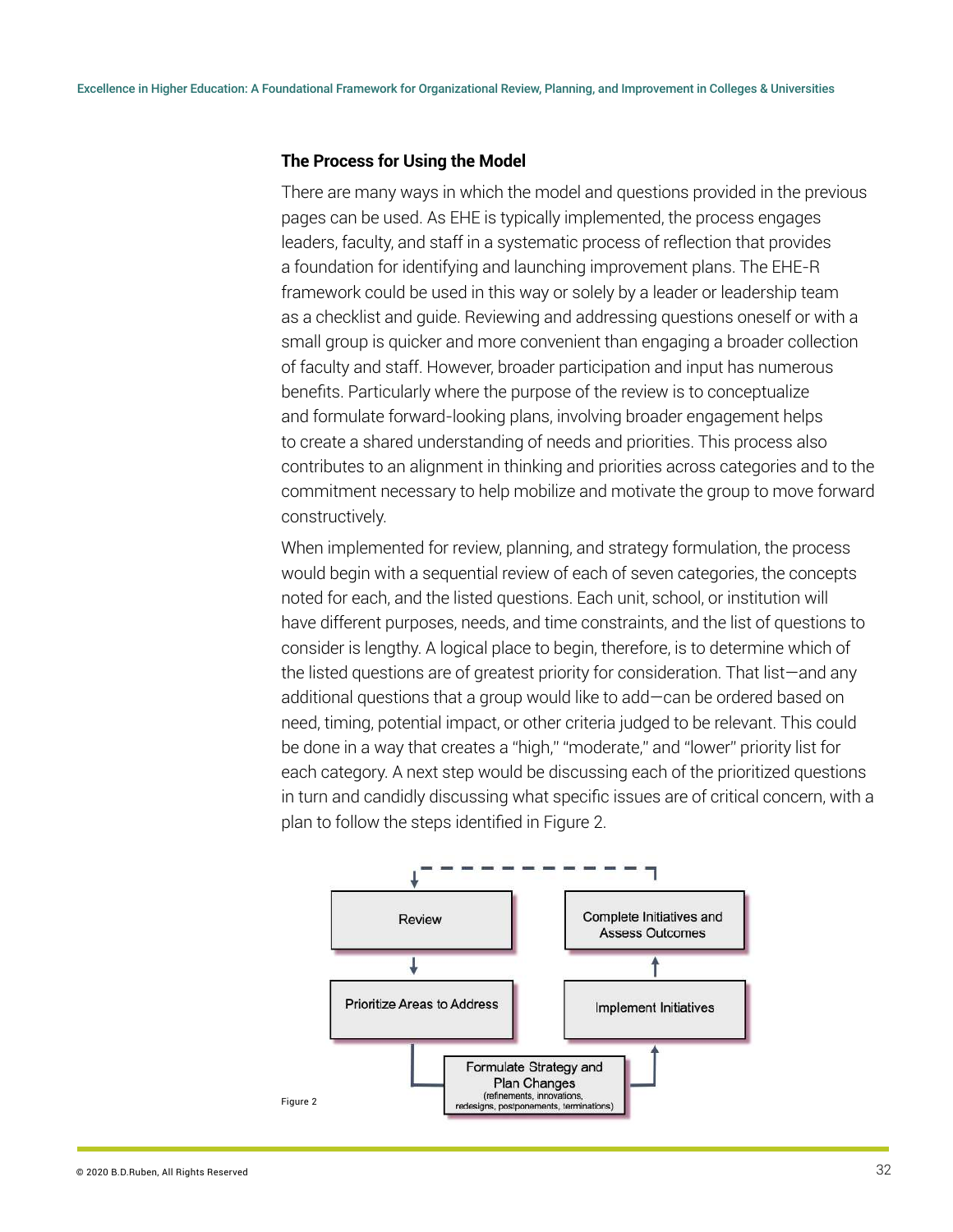#### **The EHE-R Process**

An additional step is the identification of current strengths and areas for improvement in each category. Another activity that could be incorporated into the review process is a paring down of the identified areas of concern to a list of a "top three" in each category or a top eight to ten priorities across all categories.<sup>1</sup>

Following review and prioritization, the effort would shift to planning and strategy development. For each priority item, consider determining what key action steps are required, who will be responsible for leading the effort, what deliverables are expected, what expenses may be involved, and what the implementation timeline should be (Ruben, 2016b).<sup>2</sup> The results of the review, prioritization, strategy formulation and implementation action plan can then be documented, shared, and periodically updated as a resource going forward. Additional items not on the original priority "shortlist" can be added later as a focus for future attention.

#### **Concluding Comments**

As leaders of higher education departments, schools, and institutions of all types and sizes confront uncertainty and disruption, there is a need for rigorous, systematic, and proactive approaches to guide review, assessment, and strategy formulation activities. It is hoped that the EHE-R framework—incorporating but also extending the Baldrige and EHE categories can be useful for analysis and decision-making as higher education institutions and their constituent schools and departments plan for the future.

In this paper, particular emphasis is devoted to communication, information, and interaction- and decision-support technology as critical components of review, analysis, strategy formulation, and implementation. The metaphor provided by navigation system thinking is particularly appropriate to articulate these needs. Having access to the right information will help an institution navigate through the ambiguous and rapidly changing terrain. A navigation system would consider important questions, integrate information from multiple sources, guide analysis and decision-making, allow for entry of goals and waypoints, help identify destinations and distances, and suggest alternative routes. The navigation system should also help track and report on progress, provide alerts, recommend re-routings when roadblocks are encountered, identify alternative paths, and provide linkages to the information that serves as a reminder of where true north resides for each leader and institution.

The framework can also provide a very useful foundation for externally required program review and institutional accreditation (Ruben, 2007) that may occur during times of turbulence and disruption. While the focus here is on higher education review and renewal, it should be noted that the emphasis on crisis response and renewal questions presented could be equally useful for organizations in other sectors.

1 Quantitative assessment component is also a component of the standard EHE assessment process (Ruben et al., 2017). This element is unlikely to be as necessary or useful for EHE-R, particularly given time pressures and multiple agendas. It could be implemented at a later time.

2 A template that can be used for this action planning process is provided by Ruben in the EHE Workbook (Ruben, 2016b).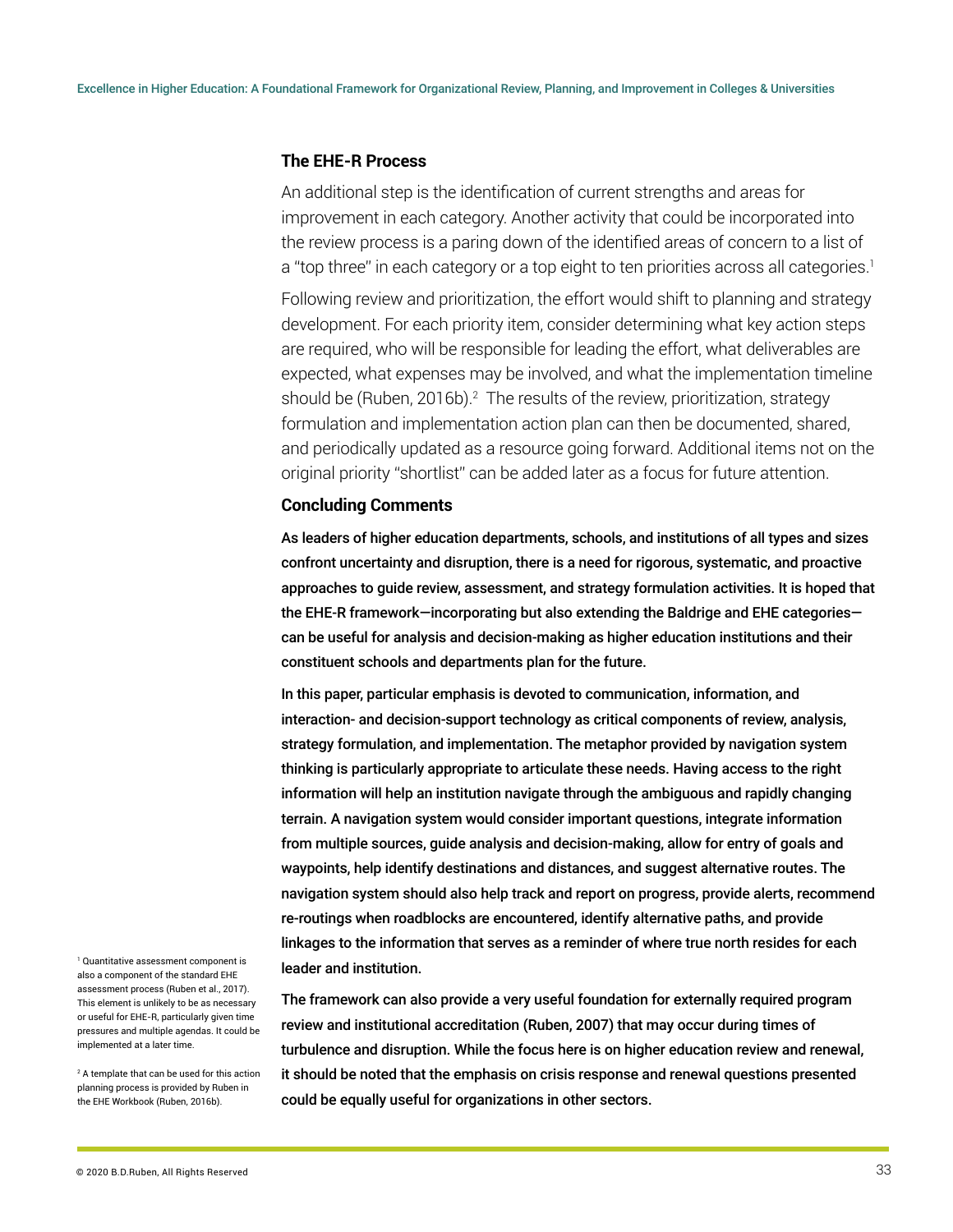## **References**

Abdulla, B. M., Selim, H., Alshare, K., Grandon, E., Younis, H., & Abdulla, M. (2006). The Baldrige Education Criteria for Performance Excellence Framework: Empirical test and validation. International Journal of Quality & Reliability Management, 23(9), 1118–1157. https://doi.org/10.1108/02656710610704249

Badri, M. A., H. Selim, K. Alshare, E. Grandon, H. Younis, and M. Abdulla. (2006). The Baldrige Education Criteria for Performance Excellence Framework: Empirical Test and Validation. International Journal of Quality & Reliability Management, 23(9), 1118–1157.

Baldrige Foundation. (2018). Rutgers University: Dr. Brent Ruben Earned the First Baldrige Foundation Award for Leadership Excellence in Education at @BaldrigeQuest. https://twitter.com/ BaldrigeFdn/status/999027158436728832

Baldrige Foundation. (2020). Our History. Baldrige Foundation. https://baldrigefoundation.org/who-we-are/history.html.

Bradley, L. 1993. Total Quality Management for Schools. Lancaster, PA: Technomic.

Cotter, M. (2020). Personal Correspondence. August 2020.

Dawson, J. (2016). Benefitting the Lab with Baldrige. Medical Lab Management, 5(3), April, 2. https://www.medlabmag.com/ article/1276/April\_2016/Benefiting\_the\_Lab\_with\_Baldrige/

Evans, J. R., & Jack, E. P. (2018). Validating Key Results Linkages in the Baldrige Performance Excellence Model. Quality Management Journal, 10(2):7–24. https://doi.org/10.1080/10686967.2003.119 1906.

Fields, J. C. (1993). Total Quality for Schools. Milwaukee, WI: ASQC Quality Press.

Flynn, B. B., & Saladin, B. (2001). Further Evidence on the Validity of the Theoretical Models Underlying the Baldrige Criteria. Journal of Operations Management. 19(6), 617-65. https://doi.org/10.1016/ S0272-6963(01)00072-9.

Foundation of the American College of Healthcare Executives. (2015). Frontiers of Health Services Management. The Baldrige Journey: In Pursuit of Excellence, 32(1), Fall. https://journals.lww. com/frontiersonline/Citation/2015/07000

Gigliotti, R. A. (2020). Crisis Leadership in Higher Education: Theory and Practice. New Brunswick, NJ: Rutgers University Press.

Goonan, K. J. (2015). Can Baldrige Build Learning Organizations? Frontiers of Health Services Management, 32(1), 32–38. https:// journals.lww.com/frontiersonline/Citation/2015/07000/Can\_ Baldrige\_Build\_Learning\_Organizations\_.4.aspx

Leist, J. C., Gilman, S. C., Cullen, R. J., & Sklar, J. (2004). Using Baldrige Criteria to Meet or Exceed Accreditation Council for Continuing Medical Education Standards. The Journal of Continuing Education in the Health Professions, 24, 57–63.

Malcolm Baldrige National Quality Program. (2020). What is the Malcolm Baldrige National Quality Award (MBNQA)? https://asq. org/quality-resources/malcolm-baldrige-national-quality-award

National Association of College and University Business Officers (NACUBO). (2011). Challenge to Change: A Report of the NACUBO Baldrige Challenge 2010 Initiative. https://www.researchgate.net/ publication/267094810\_Challenge\_to\_Change\_A\_Report\_on\_the\_ NACUBO\_Baldrige\_Challenge\_2010\_Initiative

National Consortium for Continuous Improvement in Higher Education. (2012). Winners of the 2012 National Consortium for Continuous Improvement in Higher Education (NCC) Leveraging Excellence Award. https://www.prnewswire.com/news-releases/ winners-of-the-2012-national-consortium-for-continuousimprovement-in-higher-education-ncci-leveraging-excellenceaward-150949205.html

National Institutes of Standards and Technology (NIST). (2016). Benefits of the Baldrige Framework in U.S. Health Care: A Summary of Recent News. April 18. https://www.nist.gov/newsevents/news/2016/04/benefits-baldrige-framework-us-healthcare-summary-recent-news

National Institutes of Standards and Technology. (2020a). Baldrige Performance Excellence Program, 2020. https://www.nist.gov/ baldrige

National Institutes of Standards and Technology. (2020b). Baldrige Excellence Framework (Business, 2019–2020). https://www. nist.gov/baldrige/publications/baldrige-excellence-framework/ businessnonprofit

National Institutes of Standards and Technology. (2020c). Baldrige Excellence Framework (Education, 2019–2020). https://www. nist.gov/baldrige/publications/baldrige-excellence-framework/ education

National Institutes of Standards and Technology. (2020d). Baldrige Excellence Framework (Healthcare, 2019–2020). https://www.nist. gov/baldrige/publications/baldrige-excellence-framework/healthcare

Neel, C. W., & Snyder, W. T. (1991). Building Responsive Universities: Some Challenges to Academic Leadership. In M. J. Stahl & G. M. Bounds (Eds.), Competing Globally through Customer Value (pp. 67–72). Washington, DC: Quorum.

Papanthymou, A., & Darra, M. (2017). Quality Management in Higher Education: Review and Perspectives. Higher Education Studies, 7(3), 132–147.

Peng, X. & Prybutok, V.R. (2015). Relative Effectiveness of Malcolm Baldrige National Quality Award Categories. International Journal of Production Research, 53(2). 629-647, DOI: https://www. tandfonline.com/doi/abs/10.1080/00207543.2014.961207.